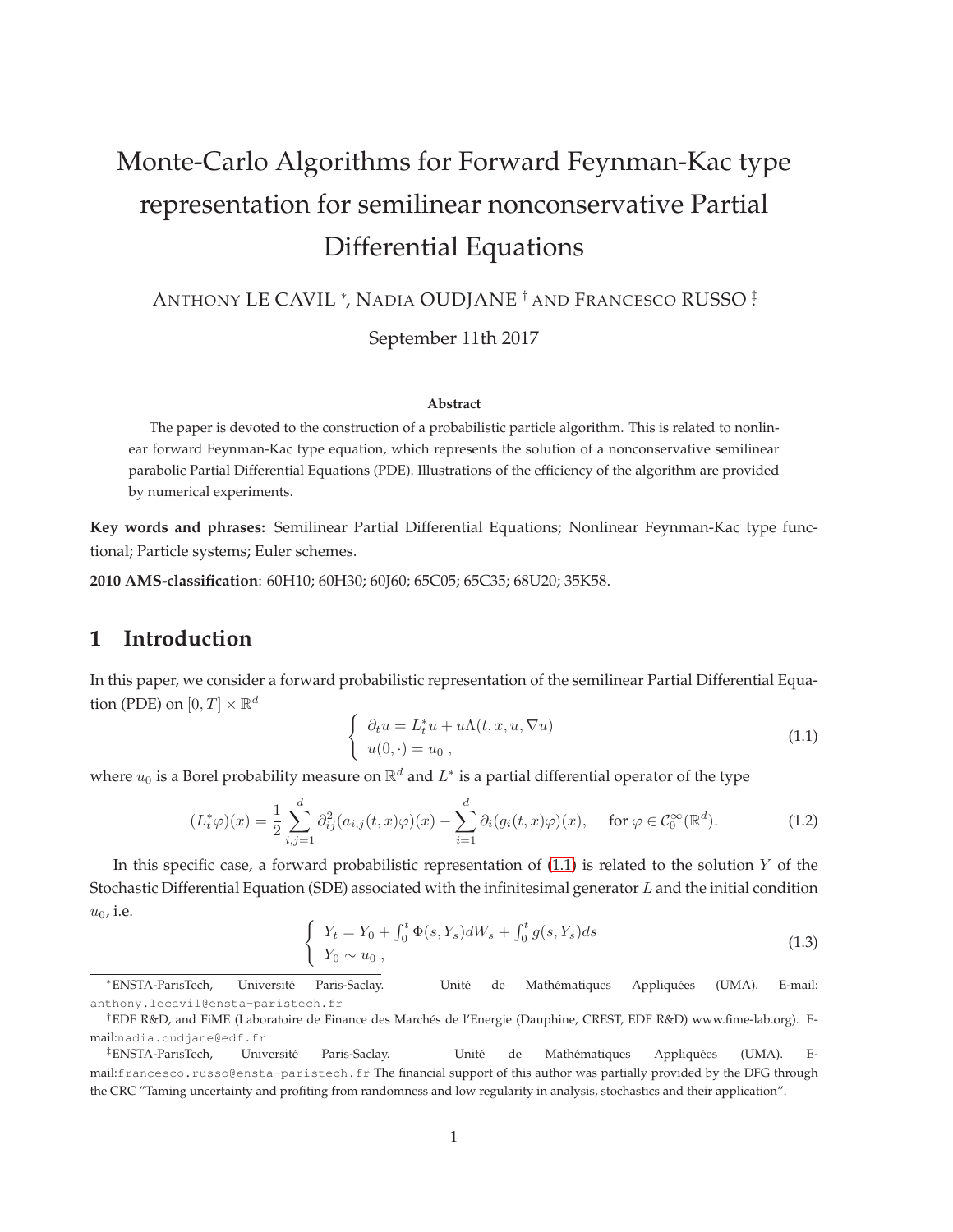with  $\Phi \Phi^t = a$ . More precisely, if [\(1.3\)](#page-0-1) admits a solution Y, then the marginal laws  $(u_t(dx), t \ge 0)$  of  $(Y_t, t \geq 0)$  satisfy the Fokker-Planck (also called forward Kolmogorov) equation, which corresponds to PDE [\(1.1\)](#page-0-0) when  $\Lambda = 0$ . In this sense, the couple  $(Y, u)$  is a (forward) probabilistic representation of (1.1). In the case where  $\Lambda \neq 0$ , we propose a representation which is constituted by a couple  $(Y, u)$ , solution of the system

<span id="page-1-0"></span>
$$
\begin{cases}\nY_t = Y_0 + \int_0^t \Phi(s, Y_s) dW_s + \int_0^t g(s, Y_s) ds, & Y_0 \sim u_0 \\
\int_{\mathbb{R}^d} \varphi(x) u(t, x) dx = \mathbb{E} \Big[ \varphi(Y_t) \exp \Big( \int_0^t \Lambda(s, Y_s, u(s, Y_s), \nabla u(s, Y_s)) \Big) \Big], & \text{for } t \in (0, T], \ \varphi \in \mathcal{C}_b(\mathbb{R}^d).\n\end{cases}
$$
\n(1.4)

The main starting point of the paper is the following. *If* (Y, u) *is a solution of* [\(1.4\)](#page-1-0)*, then* u *solves* [\(1.1\)](#page-0-0) *in the sense of distributions.* This follows by a direct application of Itô formula and integration by parts.

A function u solving the second line of [\(1.4\)](#page-1-0) will be often identified as *Feynman-Kac type representation* of [\(1.1\)](#page-0-0). We emphasize that a solution to equation [\(1.4\)](#page-1-0) introduced here, is a couple  $(Y, u)$ , where Y is a process solving a *classical SDE*, and  $u : [0, T] \times \mathbb{R}^d \to \mathbb{R}$  satisfies the second line equation of [\(1.4\)](#page-1-0).

Equation [\(1.4\)](#page-1-0) constitutes a particular case of *McKean type SDE*, where the coefficients Φ and g do not depend on u. In [\[18\]](#page-17-0) and [\[17\]](#page-17-1) we have fully analyzed a regularized version of the McKean type SDE, where  $\Phi$ , g together with  $\Lambda$  also depend on the unknown function u, but no dependence on  $\nabla u$  was considered at that level. The first paper focuses on various results on existence and uniqueness and the second one on numerical approximation schemes. Even though, the present paper does not consider any McKean type non linearity in the SDE, it extends the class of nonlinearities considered in [\[18,](#page-17-0) [17\]](#page-17-1) with respect to (w.r.t.)  $\nabla u$ . Indeed, in the present paper, the dependence of  $\Lambda$  appears to be more singular than in [\[18,](#page-17-0) [17\]](#page-17-1), since it involves not only u but also  $\nabla u$  allowing to cover a different class of semilinear PDEs of the form [\(1.1\)](#page-0-0). The companion paper [\[19\]](#page-17-2) focuses on the theoretical aspects of [\(1.1\)](#page-0-0). In this article we propose an associated numerical approximation scheme.

An important part of the literature for approaching semilinear PDEs is based on Forward Backward Stochastic Differential Equations (FBSDEs) initially developed in [\[21\]](#page-17-3), see also [\[20\]](#page-17-4) for a survey and [\[22\]](#page-17-5) for a recent monograph on the subject. Based on that idea, many judicious numerical schemes have been proposed (see for instance [\[7,](#page-16-0) [10\]](#page-16-1)). All those rely on computing recursively conditional expectation functions which is known to be a difficult task in high dimension. Besides, the FBSDE approach is *blind* in the sense that the forward process  $X$  is not ensured to explore the most relevant regions of the space to approximate efficiently the solution of the PDE. The FBSDE representation of fully nonlinear PDEs still requires complex developments and is the subject of active research, see for instance [\[8\]](#page-16-2). Branching diffusion processes provide alternative probabilistic representation of semilinear PDEs, involving a specific form of non-linearity on the zero order term, see e.g. in [\[12,](#page-16-3) [14\]](#page-17-6). More recently, an extension of the branching diffusion representation to a class of semilinear PDEs has been proposed in [\[13\]](#page-16-4). As mentioned earlier, the main idea of the present paper is to investigate the forward Feynman-Kac type representation [\(1.4\)](#page-1-0) allowing to tackle a large class of first order nonlinearities thanks to the dependence of the weighting function  $\Lambda$  on both  $u$ and ∇u. In the time continuous framework, classical (forward) McKean representations are restricted to the conservative case ( $\Lambda = 0$ ). At the algorithmic level, [\[6\]](#page-16-5) has contributed to develop stochastic particle methods in the spirit of McKean to approach a PDE related to Burgers equation providing first the rate of convergence. Comparison with classical numerical analysis techniques was provided by [\[5\]](#page-16-6). In the case  $\Lambda = 0$  with  $g = 0$ , but with  $\Phi$  possibly discontinuous, some empirical implementations were conducted in [\[1,](#page-16-7) [2\]](#page-16-8) in the one-dimensional and multi-dimensional case respectively, in order to predict the large time qualitative behavior of the solution of the corresponding PDE. An interesting aspect of this approach is that it could potentially be extended to represent a specific class of second order nonlinear PDEs, by extending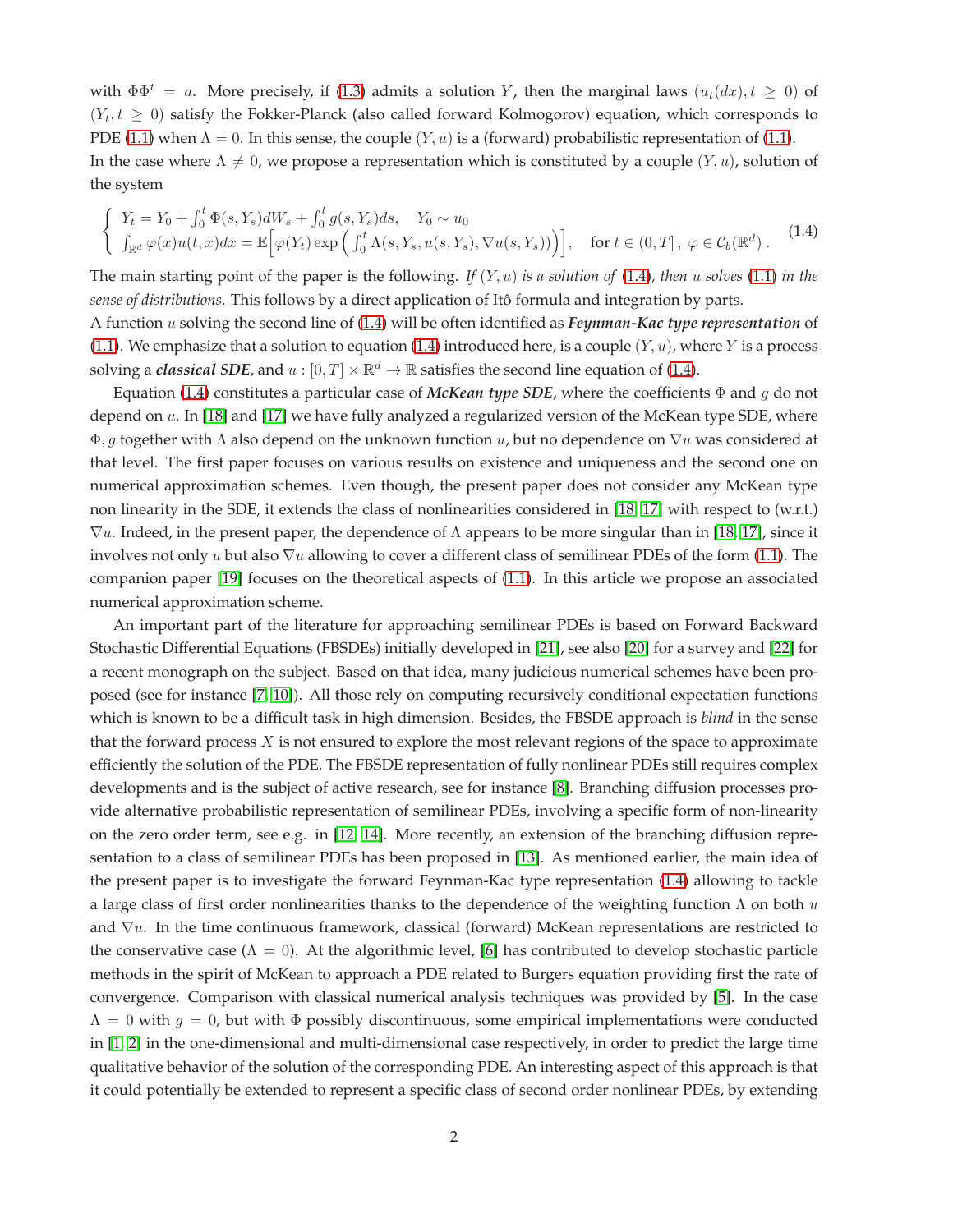it to the case where  $\Phi$  and g also depend on u. This more general setting, extending [\[18,](#page-17-0) [17\]](#page-17-1), will be investigated in a future work.

The main contribution of this paper is to propose and analyze an original Monte Carlo scheme [\(3.9\)](#page-6-0) to approximate the solution of  $(1.4)$  and consequently also the solution u of  $(1.1)$  which constitutes an equivalent (deterministic) form. This numerical scheme relies on three approximation steps: a regularization procedure based on a kernel convolution, a space discretization based on Monte Carlo simulations of the diffusion  $Y$  [\(1.4\)](#page-1-0) and a time discretization. In Section [3,](#page-4-0) we present our original particle approximation scheme whose convergence is established in Theorem [3.4.](#page-6-1) Section [4](#page-10-0) is finally devoted to numerical simulations.

## **2 Preliminaries**

#### **2.1 Notations**

Let  $d \in \mathbb{N}^*$ . Let us consider  $\mathcal{C}^d:=\mathcal{C}([0,T],\mathbb{R}^d)$  metricized by the supremum norm  $\|\cdot\|_\infty$ , equipped with its Borel  $\sigma$ – field  $\mathcal{B}(\mathcal{C}^d)$  and endowed with the topology of uniform convergence.

If  $(E, d_E)$  is a Polish space,  $\mathcal{P}(E)$  denotes the Polish space (with respect to the weak convergence topology) of Borel probability measures on E naturally equipped with its Borel  $\sigma$ -field  $\mathcal{B}(\mathcal{P}(E))$ . The reader can consult Proposition 7.20 and Proposition 7.23, Section 7.4 Chapter 7 in [\[4\]](#page-16-9) for more exhaustive information. When  $d = 1$ , we simply note  $C := C^1$ .  $\mathcal{C}_b(E)$  denotes the space of bounded, continuous real-valued functions on E.

In this paper,  $\mathbb{R}^d$  is equipped with the Euclidean scalar product  $\cdot$  and  $|x|$  stands for the induced norm for  $x \in \mathbb{R}^d$ . The gradient operator for functions defined on  $\mathbb{R}^d$  is denoted by  $\nabla$ . If a function  $u$  depends on a variable  $x \in \mathbb{R}^d$  and other variables, we still denote by  $\nabla u$  the gradient of  $u$  with respect to  $x$ , if there is no ambiguity.  $M_{d,p}(\mathbb{R})$  denotes the space of  $\mathbb{R}^{d\times p}$  real matrices equipped with the Frobenius norm (also denoted  $|\cdot|$ ), i.e. the one induced by the scalar product  $(A, B) \in M_{d,p}(\mathbb{R}) \times M_{d,p}(\mathbb{R}) \mapsto Tr(A^t B)$ , where  $A^t$ stands for the transpose matrix of A and  $Tr$  is the trace operator.  $S_d$  is the set of symmetric, non-negative definite  $d \times d$  real matrices and  $\mathcal{S}_d^+$  the set of strictly positive definite matrices of  $\mathcal{S}_d$ .

 $\mathcal{M}_f(\mathbb{R}^d)$  is the space of finite Borel measures on  $\mathbb{R}^d$ .  $\|\cdot\|_{TV}$  denotes the associated total variation distance.  $\mathcal C_b(\mathbb R^d)$  is the space of bounded, continuous functions on  $\mathbb R^d$  and  $\mathcal C_0^\infty(\mathbb R^d)$  the space of smooth functions with compact support. For any positive integers  $p, k \in \mathbb{N}$ ,  $C_b^{k,p} := C_b^{k,p}([0,T] \times \mathbb{R}^d, \mathbb{R})$  denotes the set of continuously differentiable bounded functions  $[0,T]\times\mathbb{R}^d\to\mathbb{R}$  with uniformly bounded derivatives with respect to the time variable t (resp. with respect to space variable x) up to order  $k$  (resp. up to order  $p$ ). In particular, for  $k = p = 0$ ,  $C_b^{0,0}$  coincides with the space of bounded, continuous functions also denoted by  $\mathcal{C}_b$ . For  $r\in\mathbb{N}$ ,  $W^{r,p}(\mathbb{R}^d)$  is the Sobolev space of order  $r$  in  $(L^p(\mathbb{R}^d),||\cdot||_p)$ , with  $1\leq p\leq\infty$ .  $W^{1,1}_{loc}(\mathbb{R}^d)$  denotes the space of functions  $f : \mathbb{R}^d \to \mathbb{R}$  such that  $f$  and  $\nabla f$  (existing in the weak sense) belong to  $L^1_{loc}(\mathbb{R}^d)$ . For convenience we introduce the following notation.

•  $V : [0, T] \times C^d \times C \times C^d$  is defined for any functions  $x \in C^d$ ,  $y \in C$  and  $z \in C^d$ , by

<span id="page-2-1"></span>
$$
V_t(x, y, z) := \exp\left(\int_0^t \Lambda(s, x_s, y_s, z_s) ds\right) \quad \text{for any } t \in [0, T]. \tag{2.1}
$$

The finite increments theorem gives, for all  $(a, b) \in \mathbb{R}^2$ ,

<span id="page-2-0"></span>
$$
\exp(a) - \exp(b) = (b - a) \int_0^1 \exp(\alpha a + (1 - \alpha)b) d\alpha.
$$
 (2.2)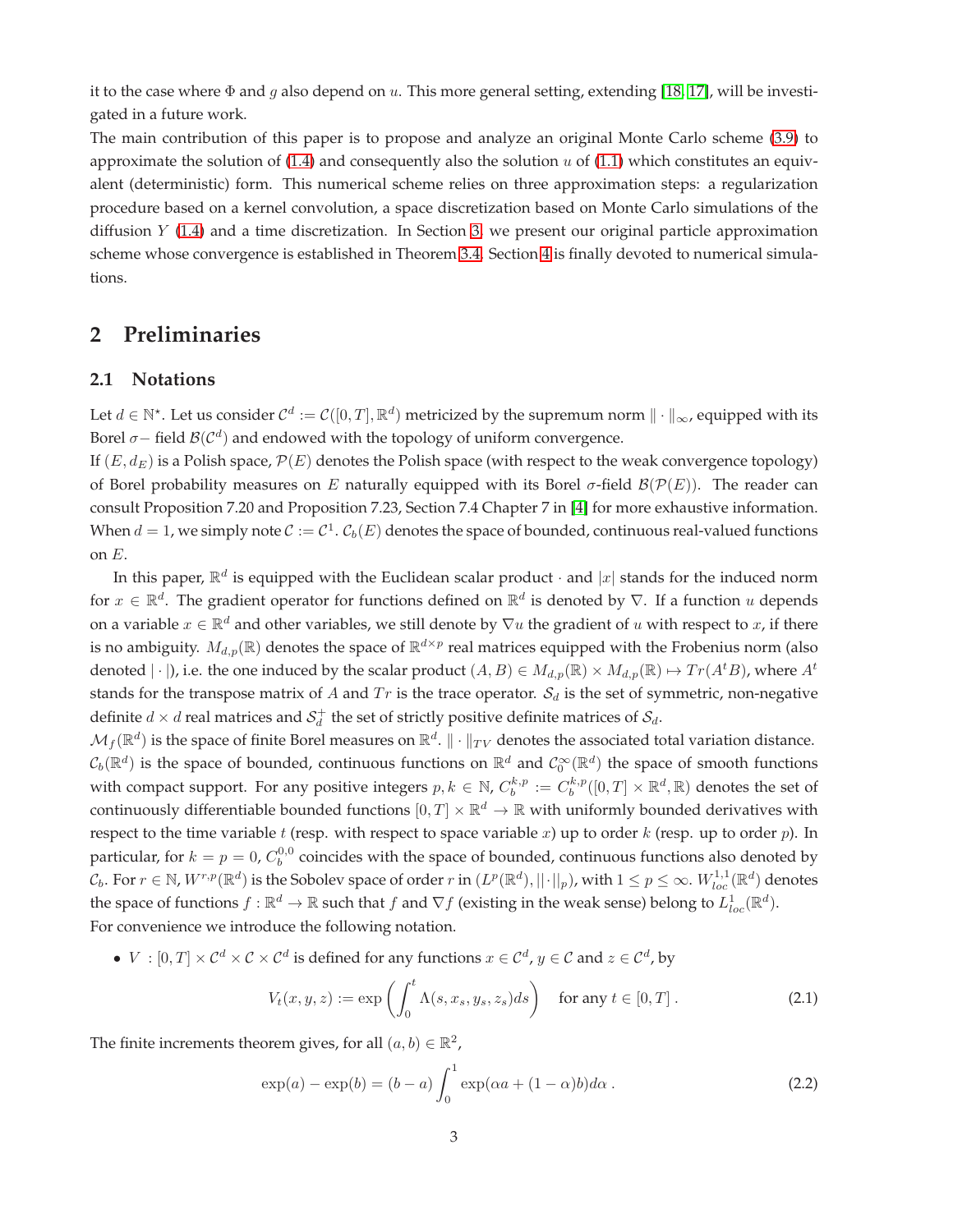In particular, if  $\Lambda$  is supposed to be bounded and Lipschitz w.r.t. to its space variables  $(x, y, z)$ , uniformly w.r.t. t, we observe that [\(2.2\)](#page-2-0) implies for all  $t \in [0,T]$ ,  $x, x' \in \mathcal{C}^d$ ,  $y, y' \in \mathcal{C}$ ,  $z, z' \in \mathcal{C}^d$ ,

<span id="page-3-1"></span>
$$
|V_t(x, y, z) - V_t(x', y', z')| \le L_\Lambda e^{tM_\Lambda} \int_0^t (|x_s - x'_s| + |y_s - y'_s| + |z_s - z'_s|) ds , \qquad (2.3)
$$

 $M_\Lambda$  (resp.  $L_\Lambda$ ) denoting an upper bound of  $|\Lambda|$  (resp. the Lipschitz constant of  $\Lambda$ ), see also Assumption [1.](#page-3-0) In the whole paper,  $(\Omega, \mathcal{F}, (\mathcal{F}_t)_{t\geq 0}, \mathbb{P})$  will denote a filtered probability space and W an  $\mathbb{R}^p$ -valued  $(\mathcal{F}_t)$ -Brownian motion.

#### **2.2 Basic assumption**

<span id="page-3-0"></span>We introduce here the basic assumption of the paper on Borel functions  $\Phi: [0,T] \times \mathbb{R}^d \to M_{d,p}(\mathbb{R})$ , g :  $[0, T] \times \mathbb{R}^d \to \mathbb{R}^d$ , and  $\Lambda : [0, T] \times \mathbb{R}^d \times \mathbb{R} \times \mathbb{R}^d \to \mathbb{R}$ .

**Assumption 1.** *1. There exist positive reals*  $L_{\Phi}$ *,*  $L_g$  *such that for any*  $(t, t', x, x') \in [0, T]^2 \times (\mathbb{R}^d)^2$ *,* 

 $|\Phi(t,x) - \Phi(t,x')| \leq L_{\Phi} (|t-t'|^{\frac{1}{2}} + |x-x'|)$ ,

*and*

$$
|g(t,x) - g(t,x')| \le L_g(|t - t'|^{\frac{1}{2}} + |x - x'|)
$$

- 2.  $\Phi$  and  $g$  belong to  $C_b^{0,3}$ . In particular,  $\Phi$ ,  $g$  are uniformly bounded and  $M_\Phi$  (resp.  $M_g$ ) denote the upper bound *of* |Φ| *(resp.* |g|*).*
- 3.  $\Phi$  *is non-degenerate, i.e. there exists*  $c > 0$  *such that for all*  $x \in \mathbb{R}^d$

$$
\inf_{s \in [0,T]} \inf_{v \in \mathbb{R}^d \setminus \{0\}} \frac{\langle v, \Phi(s,x) \Phi^t(s,x) v \rangle}{|v|^2} \ge c > 0.
$$
\n(2.4)

.

4. There exists a positive real  $L_\Lambda$ , such that for any  $(t, t', x, x', y, y', z, z') \in [0,T]^2 \times (\mathbb{R}^d)^2 \times \mathbb{R}^2 \times (\mathbb{R}^d)^2$ ,

$$
|\Lambda(t, x, y, z) - \Lambda(t', x', y', z')| \le L_{\Lambda} (|t - t'|^{\frac{1}{2}} + |x - x'| + |y - y'| + |z - z'|).
$$

- *5.* Λ *is supposed to be uniformly bounded: let* M<sup>Λ</sup> *be an upper bound for* |Λ|*.*
- 6.  $u_0$  is a Borel probability measure on  $\R^d$  admitting a bounded density (still denoted by the same letter) belonging to  $W^{1,1}(\mathbb{R}^d)$ .

#### **2.3 Solution to the PDE**

In the whole paper we will write  $a = \Phi \Phi^t$ ; in particular  $a : [0, T] \times \mathbb{R}^d \longrightarrow S_d$ . Let  $L_t$  be the second order partial differential operator such that

$$
(L_t\varphi)(x) = \frac{1}{2} \sum_{i,j=1}^d a_{i,j}(t,x) \partial_{ij}^2 \varphi(x) + \sum_{i=1}^d g_i(t,x) \partial_i \varphi(x), \ \varphi \in C_0^{\infty}(\mathbb{R}^d).
$$
 (2.5)

Its "adjoint"  $L_t^*$  defined in [\(1.2\)](#page-0-2), verifies

$$
\int_{\mathbb{R}^d} L_t \varphi(x) \psi(x) dx = \int_{\mathbb{R}^d} \varphi(x) L_t^* \psi(x) dx , \ \varphi, \psi \in C_0^{\infty}(\mathbb{R}^d), t \in [0, T].
$$
\n(2.6)

We recall the notion of **weak solution** to [\(1.1\)](#page-0-0).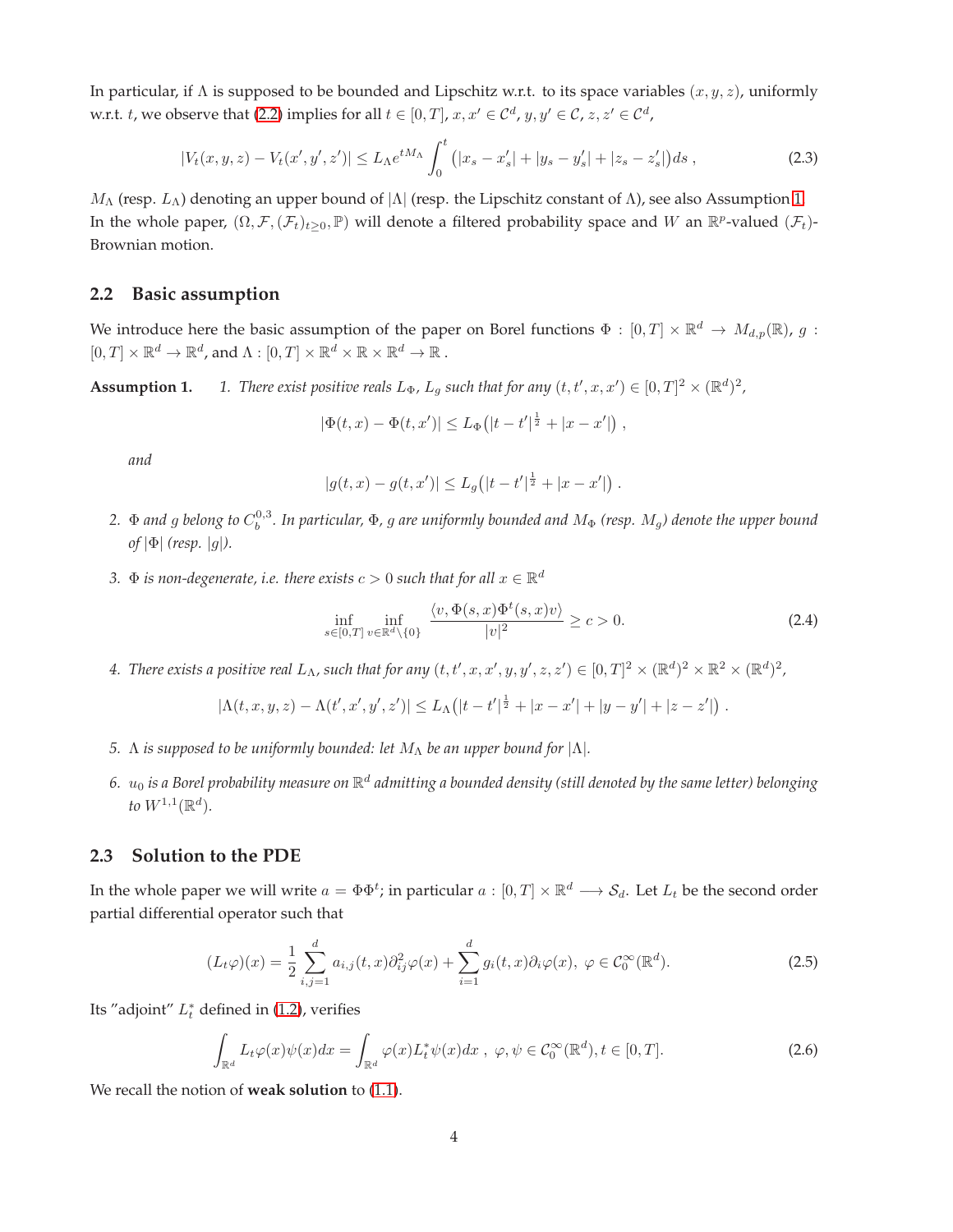**Definition 2.1.** Let  $u:[0,T]\times\mathbb{R}^d\longrightarrow \mathbb{R}$  be a Borel function such that for every  $t\in]0,T]$ ,  $u(t,\cdot)\in W^{1,1}_{loc}(\mathbb{R}^d)$ .  $u$ *will be called* **weak solution** *of*  $(1.1)$  *if for all*  $\varphi \in C_0^{\infty}(\mathbb{R}^d)$ *,*  $t \in [0, T]$ *,* 

$$
\int_{\mathbb{R}^d} \varphi(x)u(t,x)dx - \int_{\mathbb{R}^d} \varphi(x)u_0(dx) = \int_0^t \int_{\mathbb{R}^d} u(s,x)L_s\varphi(x)dxds \n+ \int_0^t \int_{\mathbb{R}^d} \varphi(x)\Lambda(s,x,u(s,x),\nabla u(s,x))u(s,x)dxds.
$$

We observe that when  $\Lambda = 0$ , [\(1.1\)](#page-0-0) is the classical Fokker-Planck equation.

Theorem 3.6, Lemma 2.2, Remark 2.3 of [\[19\]](#page-17-2) allow to state the following.

**Theorem 2.2.** Under Assumption [1](#page-3-0) there exists a unique weak solution of  $(1.1)$  in  $L^1([0,T],W^{1,1}(\mathbb{R}^d))$ n $L^\infty([0,T]\times$  $\mathbb{R}^d$ ,  $\mathbb{R}$ ).

#### **2.4 Feynman-Kac type representation**

A weak solution of [\(1.1\)](#page-0-0) can be linked with a Feynman-Kac type equation, where we recall that a solution is given by a function  $u : [0, T] \times \mathbb{R}^d \to \mathbb{R}$  satisfying the second line equation of [\(1.4\)](#page-1-0).

Let  $Y_0$  be a random variable distributed according to  $u_0$ . Classical theorems for SDEs with Lipschitz coefficients imply, under Assumption [1,](#page-3-0) strong existence and pathwise uniqueness for the SDE

<span id="page-4-1"></span>
$$
dY_t = \Phi(t, Y_t)dW_t + g(t, Y_t)dt.
$$
\n(2.7)

**Theorem 2.3.** *Assume that Assumption [1](#page-3-0) is fulfilled. We indicate by* Y *the unique strong solution of* [\(2.7\)](#page-4-1)*. Any real valued function*  $u \in L^1([0,T],W^{1,1}(\mathbb{R}^d))$  is a weak solution of [\(1.1\)](#page-0-0) if and only if, for all  $\varphi \in C_b(\mathbb{R}^d)$ ,  $t \in [0, T]$ ,

<span id="page-4-2"></span>
$$
\int_{\mathbb{R}^d} \varphi(x) u(t, x) dx = \mathbb{E} \Big[ \varphi(Y_t) \exp \Big( \int_0^t \Lambda(s, Y_s, u(s, Y_s), \nabla u(s, Y_s)) \Big) \Big]. \tag{2.8}
$$

<span id="page-4-0"></span>**Remark 2.4.** [\(2.8\)](#page-4-2) *will be called a* **Feynman-Kac type representation** *of* [\(1.1\)](#page-0-0)*.*

# **3 Particles system algorithm**

In the present section, we propose a Monte Carlo approximation  $u^{\varepsilon,N}$  of  $u$ , providing an original numerical approximation of the semilinear PDE [\(1.1\)](#page-0-0), when both the number of particles  $N \to \infty$  and the regularization parameter  $\varepsilon \to 0$  with a judicious relative rate. Let us consider a mollifier of the following form.

<span id="page-4-3"></span>
$$
K \in W^{1,1}(\mathbb{R}^d) \cap W^{1,\infty}(\mathbb{R}^d) \ , \quad \int_{\mathbb{R}^d} |x|^{d+1} \ K(x) dx < \infty \ , \quad \text{and} \quad \int_{\mathbb{R}^d} |x|^{d+1} \ |\nabla K(x)| dx < \infty \ . \tag{3.1}
$$

We introduce the sequence of mollifiers,  $(K_{\varepsilon})_{\varepsilon>0}$ , explicitly given by

$$
K_{\varepsilon}(x) := \frac{1}{\varepsilon^d} K\left(\frac{x}{\varepsilon}\right). \tag{3.2}
$$

Obviously

$$
K_{\varepsilon} \longrightarrow \delta_0
$$
, (weakly) and  $\forall \varepsilon > 0, K_{\varepsilon} \in W^{1,1}(\mathbb{R}^d) \cap W^{1,\infty}(\mathbb{R}^d)$ . (3.3)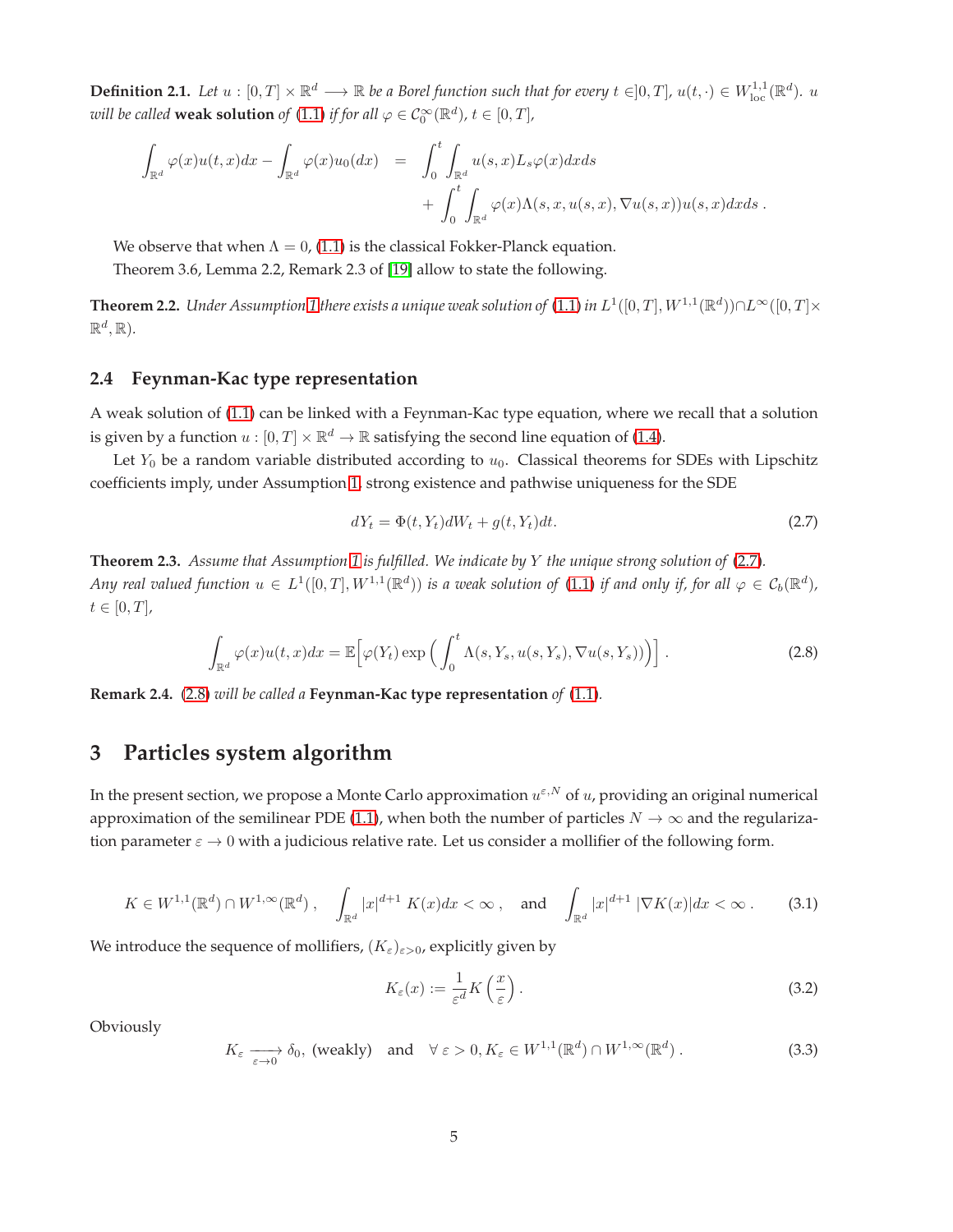#### **3.1 Convergence of the particle system**

For fixed  $N \in \mathbb{N}^*$ , let  $(W^i)_{i=1,\dots,N}$  be a family of independent Brownian motions and  $(Y^i_0)_{i=1,\dots,N}$  be i.i.d. random variables distributed according to  $u_0$ . For any  $\varepsilon > 0$ , we define the measure-valued functions  $(\gamma_t^{\varepsilon, N})_{t \in [0,T]}$  such that for any  $t \in [0,T]$ 

<span id="page-5-0"></span>
$$
\begin{cases}\n\xi_t^i = \xi_0^i + \int_0^t \Phi(s, \xi_s^i) dW_s^i + \int_0^t g(s, \xi_s^i) ds, & \text{for } i = 1, \dots, N, \\
\xi_0^i = Y_0^i & \text{for } i = 1, \dots, N, \\
\gamma_t^{\varepsilon, N} = \frac{1}{N} \sum_{i=1}^N V_t(\xi^i, (K_{\varepsilon} * \gamma^{\varepsilon, N})(\xi^i), (\nabla K_{\varepsilon} * \gamma^{\varepsilon, N})(\xi^i)) \delta_{\xi_t^i},\n\end{cases}
$$
\n(3.4)

where we recall that  $V_t$  is given by [\(2.1\)](#page-2-1). The first line of [\(3.4\)](#page-5-0) is a d-dimensional classical SDE whose strong existence and pathwise uniqueness are ensured by classical theorems for Lipschitz coefficients. Clearly  $\xi^i, i = 1, \cdots, N$  are i.i.d.

The system [\(3.4\)](#page-5-0) is well-posed. Indeed let us fix  $\varepsilon > 0$  and  $N \in \mathbb{N}^*$ . Consider the i.i.d. system  $(\xi^i)_{i=1,\cdots,N}$ of particles, solution of the two first equations of [\(3.4\)](#page-5-0). By Lemma 5.1 of [\[19\]](#page-17-2) we know there exists a unique function  $\gamma^{\varepsilon,N}:[0,T]\to \mathcal M_f(\mathbb R^d)$  such that for all  $t\in[0,T]$ ,  $\gamma^{\varepsilon,N}_t$  is solution of [\(3.4\)](#page-5-0). Let us introduce  $u^{\varepsilon,N}$ such that for any  $t \in [0, T]$ ,

<span id="page-5-3"></span>
$$
u^{\varepsilon,N}(t,\cdot) := K_{\varepsilon} * \gamma_t^{\varepsilon,N} . \tag{3.5}
$$

<span id="page-5-2"></span>Recalling Corollary 5.4 of [\[19\]](#page-17-2),  $u^{\epsilon,N}$  constitutes an approximation of u solution of [\(1.1\)](#page-0-0) in the following sense.

**Corollary 3.1.** *Under Assumption [1,](#page-3-0) there is a constant* C *(only depending on*  $M_{\Phi}$ *,*  $M_q$ *,*  $M_\Lambda$ ,  $\|K\|_{\infty}$ ,  $\|VK\|_{\infty}$ *, L*<sub>Φ</sub>*,*  $L_g$ ,  $L_\Lambda$ , T) such that the following holds. If  $\varepsilon \to 0$ ,  $N \to +\infty$  such that

<span id="page-5-1"></span>
$$
\frac{1}{\sqrt{N\varepsilon^{d+4}}}e^{\frac{C}{\varepsilon^{d+1}}} \to 0,\tag{3.6}
$$

*then*

$$
\mathbb{E}\left[\|u_t^{\varepsilon,N} - u_t\|_1\right] + \mathbb{E}\left[\|\nabla u_t^{\varepsilon,N} - \nabla u_t\|_1\right] \longrightarrow 0. \tag{3.7}
$$

<span id="page-5-5"></span>**Remark 3.2.** *Condition* [\(3.6\)](#page-5-1) *constitutes a "trade-off" between the speed of convergence of* N *and*  $\epsilon$ *. Setting*  $\psi(\epsilon) :=$  $\varepsilon^{-(d+4)} e^{\frac{2C}{\varepsilon^{d+1}}}$  , that trade-off condition can be reformulated as

<span id="page-5-4"></span>
$$
\frac{\psi(\varepsilon)}{N} \to 0 \quad when \quad \varepsilon \to 0, \ N \to +\infty. \tag{3.8}
$$

An example of such trade-off between  $N$  and  $\varepsilon$  can be given by the relation  $\varepsilon(N)\propto (\frac{1}{log(N)})^{\frac{1}{d+4}}.$  That type of tradeoff *was obtained for instance in [\[15\]](#page-17-7), in the case of interacting particle system, without weighting function* Λ*. However, we will observe that this theoretical sufficient condition is far from being optimal. Indeed, in our simulations we* observe that the classical tradeoff of kernel density estimates based on i.i.d. random variables, i.e.  $\varepsilon(N)\propto(\frac{1}{N})^{\frac{1}{d+4}}$ *(see e.g. [\[23\]](#page-17-8)) seems to hold.*

#### **3.2 Time discretized scheme**

We assume the validity of Assumption [1.](#page-3-0) For  $n \in \mathbb{N}^*$ , we set  $\delta t = T/n$  and introduce the time grid  $(0 =$  $t_0 < \cdots < t_k = k\delta t < \cdots < t_n = T$ ). For any  $N \in \mathbb{N}^*$ ,  $\varepsilon > 0$  and  $n \in \mathbb{N}^*$ , we define the measure-valued functions  $(\bar{\gamma}_t^{\varepsilon,N,n})_{t\in[0,T]}$  such that for any  $t\in[0,T]$ ,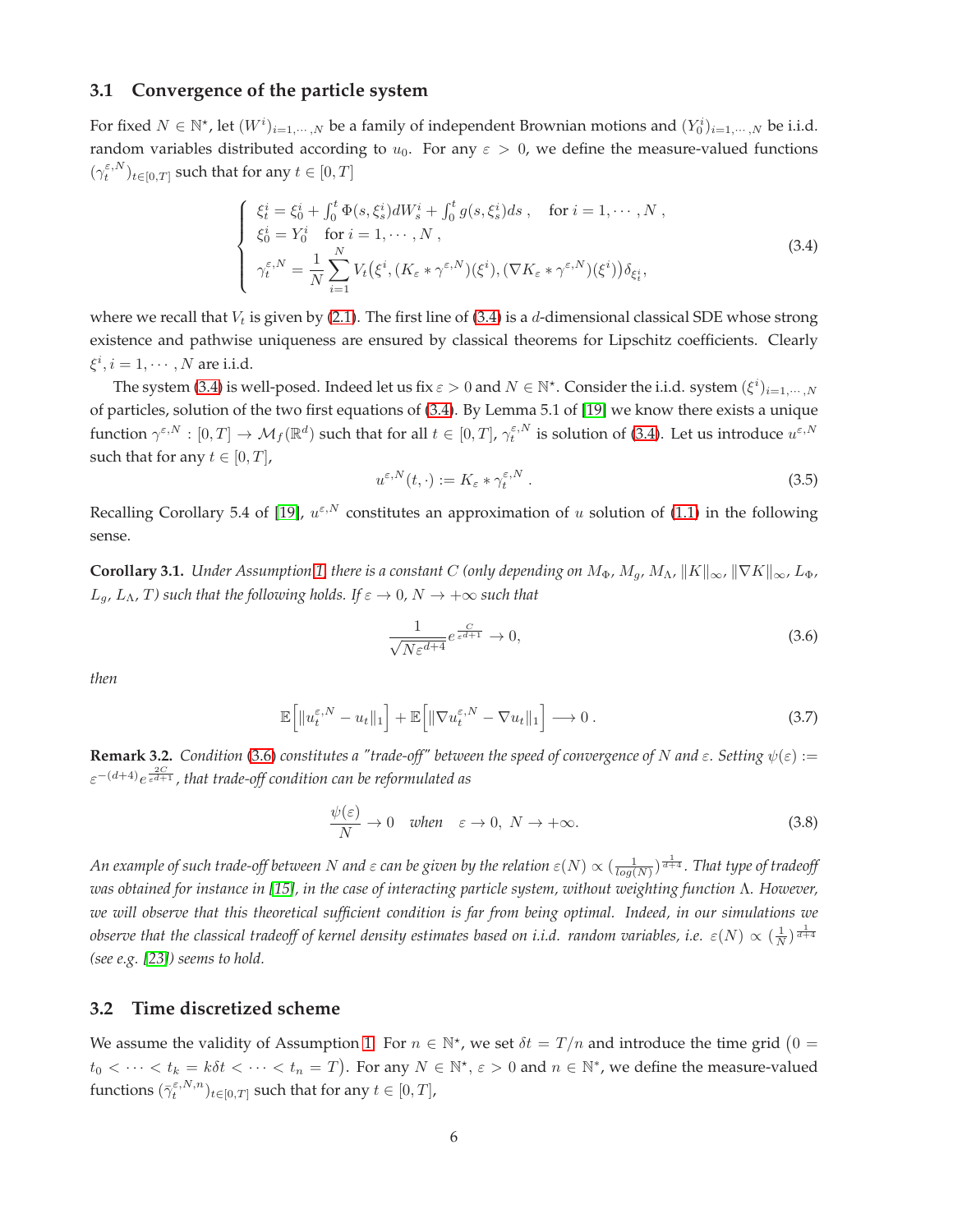<span id="page-6-0"></span>
$$
\begin{cases}\n\bar{\xi}_{t}^{i} = \bar{\xi}_{0}^{i} + \int_{0}^{t} \Phi(r(s), \bar{\xi}_{r(s)}^{i}) dW_{s}^{i} + \int_{0}^{t} g(r(s), \bar{\xi}_{r(s)}^{i}) ds, \text{ for } i = 1, \dots, N, \\
\bar{\xi}_{0}^{i} = Y_{0}^{i} \quad \text{for } i = 1, \dots, N, \\
\bar{\gamma}_{t}^{\varepsilon, N, n} = \frac{1}{N} \sum_{i=1}^{N} \bar{V}_{t} (\bar{\xi}^{i}, (K_{\varepsilon} * \bar{\gamma}^{\varepsilon, N, n})(\bar{\xi}^{i}), (\nabla K_{\varepsilon} * \bar{\gamma}^{\varepsilon, N, n})(\bar{\xi}^{i})) \delta_{\bar{\xi}_{t}^{i}},\n\end{cases}
$$
\n(3.9)

where for  $(t, x, y, z) \in [0, T] \times C^d \times C \times C^d$ ,

<span id="page-6-7"></span>
$$
\bar{V}_t(x, y, z) := \exp\left\{ \int_0^t \Lambda(r(s), x_{r(s)}, y_{r(s)}, z_{r(s)}) ds \right\},
$$
\n(3.10)

and  $r : s \in [0, T] \mapsto r(s) \in \{t_0, \dots, t_n\}$  is the piecewise constant function such that  $r(s) = t_k$  when  $s \in [t_k, t_{k+1}]$ . The proposition below establishes the convergence of the time discretized scheme [\(3.9\)](#page-6-0) to the continuous time version [\(3.4\)](#page-5-0).

<span id="page-6-2"></span>**Proposition 3.3.** *Suppose the validity of Assumption [1.](#page-3-0) In addition to condition* [\(3.1\)](#page-4-3)*, the gradient* ∇K *of* K *is also*  $s$ upposed to be Lipschitz with the corresponding constant  $L_{\nabla K}$ . For fixed parameters  $\varepsilon > 0$ ,  $N \in \mathbb{N}^*$  and  $n \in \mathbb{N}^*$ , we  $introduce\,\,\overline u^{\varepsilon,N,n}$  such that for any  $t\in[0,T]$ ,

<span id="page-6-4"></span>
$$
\bar{u}^{\varepsilon,N,n}(t,\cdot) := K_{\varepsilon} * \bar{\gamma}_t^{\varepsilon,N,n} \tag{3.11}
$$

where  $\bar{\gamma}^{\varepsilon,N,n}_t$  is defined by [\(3.9\)](#page-6-0). Then

<span id="page-6-3"></span>
$$
\mathbb{E}\Big[\|u_t^{\varepsilon,N} - \bar{u}_t^{\varepsilon,N,n}\|_1\Big] + \mathbb{E}\Big[\|\nabla u_t^{\varepsilon,N} - \nabla \bar{u}_t^{\varepsilon,N,n}\|_1\Big] \leq \frac{\bar{C}}{\varepsilon^{d+3}\sqrt{n}} e^{\frac{\bar{C}}{\varepsilon^{d+1}}},\tag{3.12}
$$

*where*  $\bar{C}$  *is a finite, positive constant only depending on*  $M_{\Phi}$ ,  $M_q$ ,  $M_{\Lambda}$ ,  $\|K\|_{\infty}$ ,  $\|\nabla K\|_{\infty}$ ,  $L_{\Phi}$ ,  $L_q$ ,  $L_{\Lambda}$ ,  $L_{\nabla K}$ ,  $T$ .

<span id="page-6-1"></span>From Proposition [3.3](#page-6-2) and Corollary [3.1](#page-5-2) follows the result below.

**Theorem 3.4.** *Suppose the validity of Assumption [1.](#page-3-0) In addition to condition* [\(3.1\)](#page-4-3)*, the gradient* ∇K *of* K *is supposed to be Lipschitz with constant* L∇K*. Let* C, C¯ *be the constants appearing in Corollary [3.1,](#page-5-2) equation* [\(3.6\)](#page-5-1) *and Proposition* [3.3,](#page-6-2) *equation* [\(3.12\)](#page-6-3)*. If*  $\varepsilon \to 0$ ,  $n \to +\infty$  and  $N \to +\infty$  such that

<span id="page-6-5"></span>
$$
\frac{1}{\sqrt{N\varepsilon^{d+4}}}e^{\frac{C}{\varepsilon^{d+1}}}\longrightarrow 0 \quad and \quad \frac{1}{\varepsilon^{d+3}\sqrt{n}}e^{\frac{\tilde{C}}{\varepsilon^{d+1}}}\longrightarrow 0,
$$
\n(3.13)

then the particle approximation  $\bar{u}^{\varepsilon,N,n}_t$  defined by [\(3.11\)](#page-6-4) converges to the unique solution,  $u$ , of [\(1.1\)](#page-0-0), in the sense that *for every* t*,*

$$
\mathbb{E}\left[\|\bar{u}_t^{\varepsilon,N,n} - u_t\|_1\right] + \mathbb{E}\left[\|\nabla \bar{u}_t^{\varepsilon,N,n} - \nabla u_t\|_1\right] \longrightarrow 0. \tag{3.14}
$$

*Proof.* For all  $N, n \in \mathbb{N}^*$ ,  $\varepsilon > 0$  and  $t \in [0, T]$ , we have

<span id="page-6-6"></span>
$$
\mathbb{E}\left[\|\bar{u}_{t}^{\varepsilon,N,n} - u_{t}\|_{1}\right] + \mathbb{E}\left[\|\nabla\bar{u}_{t}^{\varepsilon,N,n} - \nabla u_{t}\|_{1}\right] \leq \mathbb{E}\left[\|\bar{u}_{t}^{\varepsilon,N,n} - u_{t}^{\varepsilon,N}\|_{1}\right] + \mathbb{E}\left[\|\nabla\bar{u}_{t}^{\varepsilon,N,n} - \nabla u_{t}^{\varepsilon,N}\|_{1}\right] + \mathbb{E}\left[\|\nabla\bar{u}_{t}^{\varepsilon,N,n} - \nabla u_{t}^{\varepsilon,N}\|_{1}\right] + \mathbb{E}\left[\|\nabla\bar{u}_{t}^{\varepsilon,N} - \nabla u_{t}\|_{1}\right].
$$
\n(3.15)

Inequality [\(3.12\)](#page-6-3) of Proposition [3.3](#page-6-2) and the second trade-off condition in [\(3.13\)](#page-6-5) imply that the first two expectations in the r.h.s. of [\(3.15\)](#page-6-6) converges to 0.

By Corollary [3.1,](#page-5-2) the third and fourth expectations in the r.h.s. of [\(3.15\)](#page-6-6) also converges to 0. This concludes the proof.  $\Box$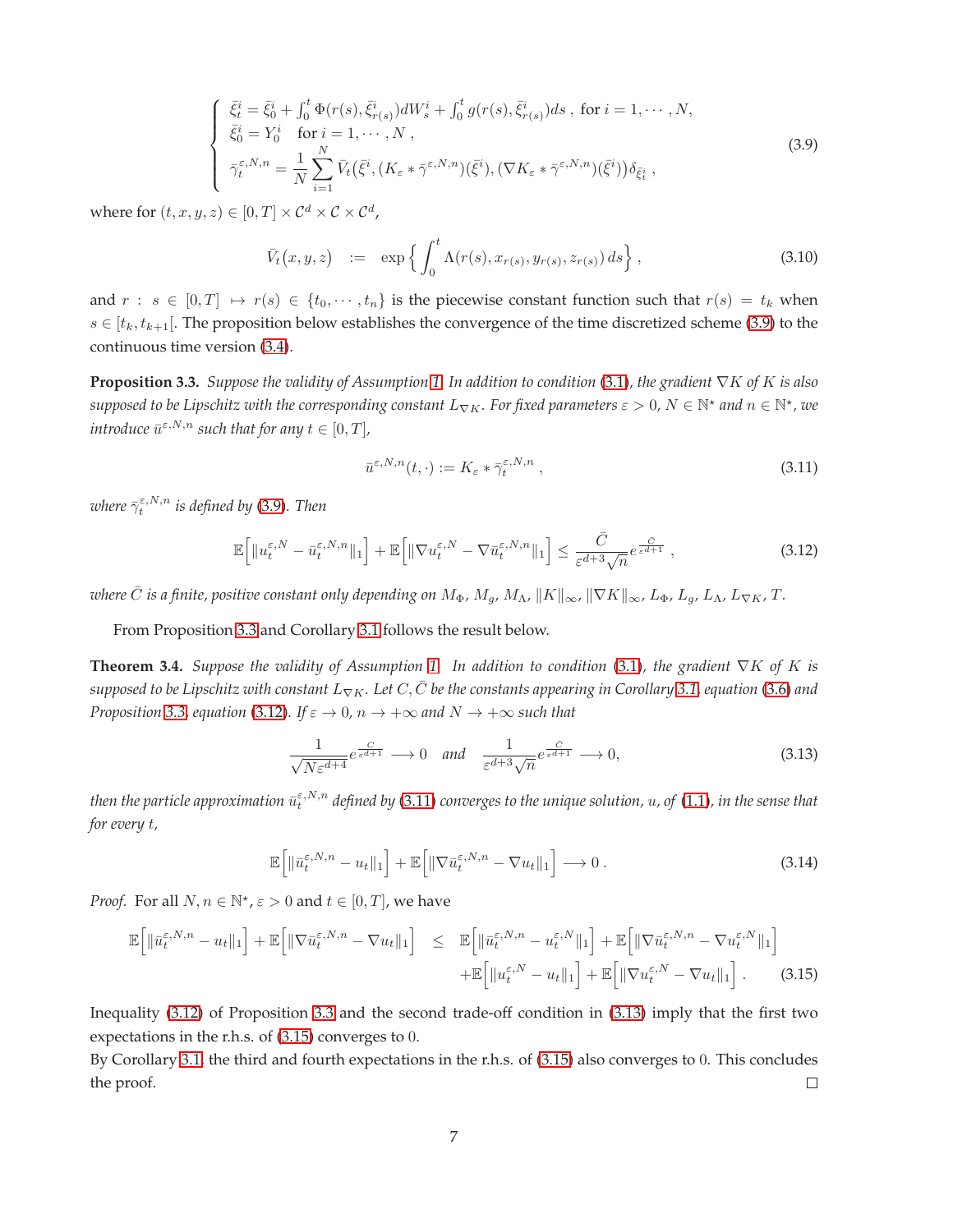<span id="page-7-6"></span>The proof of Proposition [3.3](#page-6-2) above will be based on the following technical lemma proved in the appendix.

**Lemma 3.5.** We assume that the same assumptions as in Proposition [3.3](#page-6-2) are fulfilled. Let  $\bar{u}^{\epsilon,N}$  be the function,  $\bar{u}^{\varepsilon,N,n}$ , defined by [\(3.11\)](#page-6-4).

*Then, there exists a constant*  $C > 0$ , only depending on  $M_{\Phi}$ ,  $M_g$ ,  $M_\Lambda$ ,  $||K||_{\infty}$ ,  $||\nabla K||_{\infty}$ ,  $L_\Lambda$ ,  $L_{\nabla K}$  and  $T$ , such that *for all*  $t \in [0, T]$ ,  $\varepsilon \in ]0, 1]$ ,  $n, N \in \mathbb{N}^*$  the following estimates hold.

1. For almost all  $x, y \in \mathbb{R}^d$ ,

<span id="page-7-3"></span>
$$
|\bar{u}_t^{\varepsilon,N}(x) - \bar{u}_t^{\varepsilon,N}(y)| \le \frac{C}{\varepsilon^{d+1}}|x - y| \quad \text{and} \quad |\nabla \bar{u}_t^{\varepsilon,N}(x) - \nabla \bar{u}_t^{\varepsilon,N}(y)| \le \frac{C}{\varepsilon^{d+2}}|x - y| \,. \tag{3.16}
$$

*2.*

<span id="page-7-4"></span>
$$
\mathbb{E}\Big[\|\bar{u}_{t}^{\varepsilon,N} - \bar{u}_{r(t)}^{\varepsilon,N}\|_{\infty}\Big] \leq \frac{C\sqrt{\delta t}}{\varepsilon^{d+1}} \quad \text{and} \quad \mathbb{E}\Big[\|\nabla \bar{u}_{t}^{\varepsilon,N} - \nabla \bar{u}_{r(t)}^{\varepsilon,N}\|_{\infty}\Big] \leq \frac{C\sqrt{\delta t}}{\varepsilon^{d+2}}\,,\tag{3.17}
$$

*where*  $\delta t := \frac{T}{n}$ .

*Proof of Proposition* [3.3.](#page-6-2) In this proof, C denotes a real positive constant (depending on  $M_{\Phi}$ ,  $M_g$ ,  $M_{\Lambda}$ ,  $\|K\|_{\infty}$ ,  $\|\nabla K\|_{\infty}$ ,  $L_{\Phi}$ ,  $L_g$ ,  $L_{\Lambda}$ ,  $L_{\nabla K}$ , T) that may change from line to line. Let us fix  $\varepsilon > 0$ ,  $N \in \mathbb{N}^*$ ,  $n \in \mathbb{N}^*$ . For any  $\ell = 1, \dots, d$ , we introduce the real-valued function  $G_{\varepsilon}^{\ell}$  defined on  $\mathbb{R}^d$  such that

$$
G_{\varepsilon}^{\ell}(x) := \frac{1}{\varepsilon^{d}} \frac{\partial K}{\partial x_{\ell}} \left( \frac{x}{\varepsilon} \right) , \quad \text{for almost all } x \in \mathbb{R}^{d} . \tag{3.18}
$$

Let us now prove inequality [\(3.12\)](#page-6-3). It is easy to observe that there exists a constant  $C > 0$  depending on  $\|K\|_1, \|\frac{\partial K}{\partial x_\ell}\|_1, \ell=1,\cdots,d,$  such that

<span id="page-7-0"></span>
$$
||K_{\varepsilon}||_1 + \sum_{\ell=1}^d ||G_{\varepsilon}^{\ell}||_1 \le C , \qquad (3.19)
$$

and

<span id="page-7-2"></span>
$$
||K_{\varepsilon}||_{\infty} + \sum_{\ell=1}^{d} ||G_{\varepsilon}^{\ell}||_{\infty} \leq \frac{C}{\varepsilon^{d}}.
$$
\n(3.20)

From [\(3.5\)](#page-5-3) and [\(3.11\)](#page-6-4), we recall that  $u^{\varepsilon,N}$  and  $\bar{u}^{\varepsilon,N}$  are defined by

<span id="page-7-1"></span>
$$
\forall t \in [0, T], \ u_t^{\varepsilon, N} = K_{\varepsilon} * \gamma_t^{\varepsilon, N} \quad \text{and} \quad \bar{u}_t^{\varepsilon, N, n} = K_{\varepsilon} * \bar{\gamma}_t^{\varepsilon, N, n}.
$$

From now on we will set  $\bar{u}^{\varepsilon,N} := \bar{u}^{\varepsilon,N,n}$  and  $\bar{\gamma}^{\varepsilon,N} := \bar{\gamma}^{\varepsilon,N,n}$ . For all  $t \in [0,T]$ , we have

<span id="page-7-5"></span>
$$
\mathbb{E}\left[\|u_{t}^{\varepsilon,N} - \bar{u}_{t}^{\varepsilon,N}\|_{1}\right] + \mathbb{E}\left[\|\nabla u_{t}^{\varepsilon,N} - \nabla \bar{u}_{t}^{\varepsilon,N}\|_{1}\right] \leq \mathbb{E}\left[\|K_{\varepsilon} * (\gamma_{t}^{\varepsilon,N} - \bar{\gamma}_{t}^{\varepsilon,N})\|_{1}\right] + \frac{1}{\varepsilon} \sum_{l=1}^{d} \mathbb{E}\left[\|G_{\varepsilon}^{\ell} * (\gamma_{t}^{\varepsilon,N} - \bar{\gamma}_{t}^{\varepsilon,N})\|_{1}\right]
$$
  
\n
$$
\leq \mathbb{E}\left[\|\gamma_{t}^{\varepsilon,N} - \bar{\gamma}_{t}^{\varepsilon,N}\|_{TV}\right] + \frac{1}{\varepsilon} \sum_{\ell=1}^{d} \|G_{\varepsilon}^{\ell}\|_{1} \mathbb{E}\left[\|\gamma_{t}^{\varepsilon,N} - \bar{\gamma}_{t}^{\varepsilon,N}\|_{TV}\right]
$$
  
\n
$$
= \frac{C}{\varepsilon} \mathbb{E}\left[\|\gamma_{t}^{\varepsilon,N} - \bar{\gamma}_{t}^{\varepsilon,N}\|_{TV}\right] \text{ by (3.19).}
$$
 (3.22)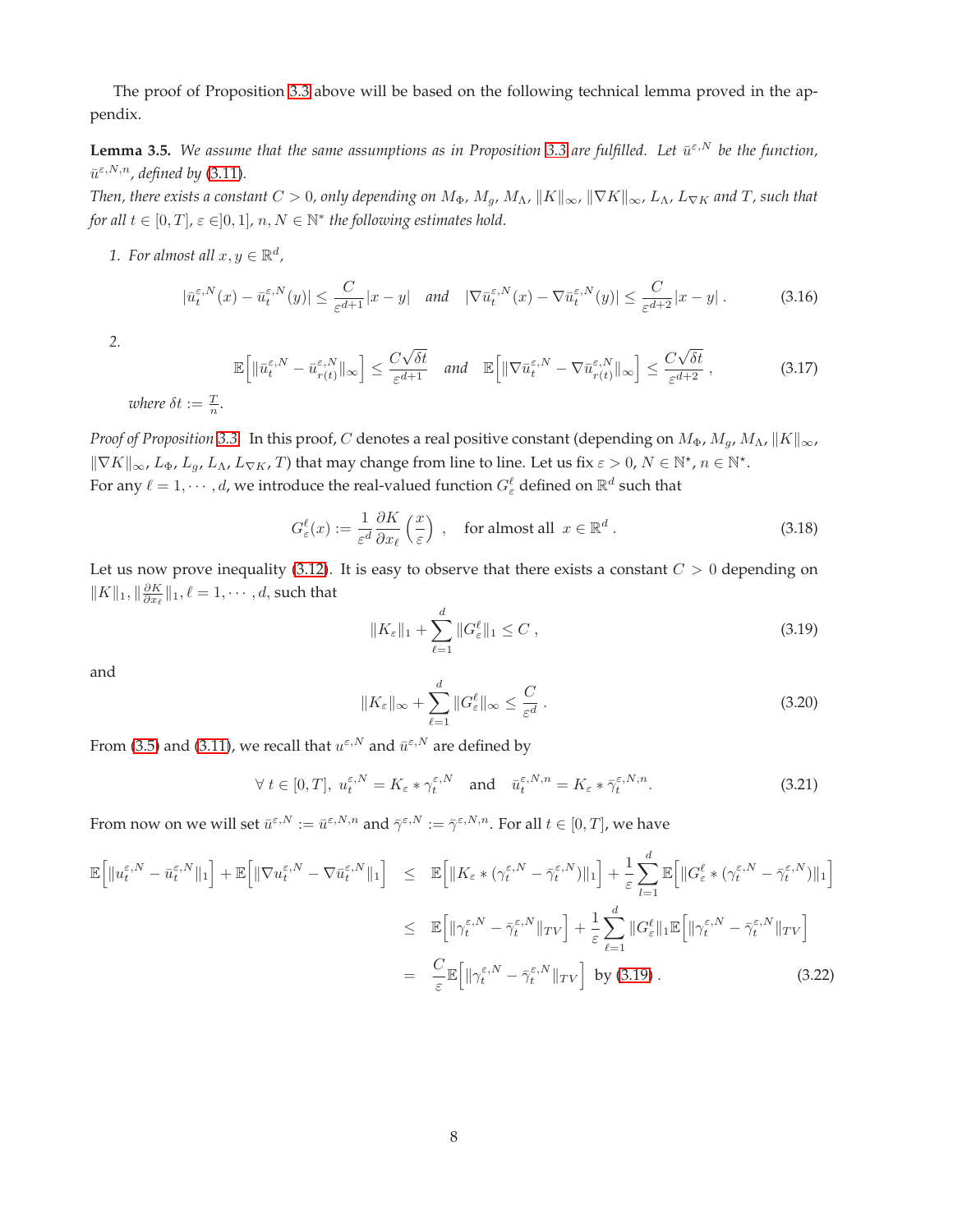For  $t \in [0, T]$ , let us consider

<span id="page-8-0"></span>
$$
\mathbb{E}\left[\|\gamma_t^{\varepsilon,N} - \bar{\gamma}_t^{\varepsilon,N}\|_{TV}\right] = \frac{1}{N} \sum_{i=1}^N \mathbb{E}\left[\left|V_t(\xi^i, u^{\varepsilon,N}(\xi^i), \nabla u^{\varepsilon,N}(\xi^i)) - \bar{V}_t(\bar{\xi}^i, \bar{u}^{\varepsilon,N}(\bar{\xi}^i), \nabla \bar{u}^{\varepsilon,N,n}(\bar{\xi}^i))\right|\right] \n\leq \frac{1}{N} \sum_{i=1}^N \mathbb{E}\left[\left|V_t(\xi^i, u^{\varepsilon,N}(\xi^i), \nabla u^{\varepsilon,N}(\xi^i)) - V_t(\xi^i, \bar{u}^{\varepsilon,N}(\xi^i), \nabla \bar{u}^{\varepsilon,N}(\xi^i))\right|\right] \n+ \frac{1}{N} \sum_{i=1}^N \mathbb{E}\left[\left|V_t(\xi^i, \bar{u}^{\varepsilon,N}(\xi^i), \nabla \bar{u}^{\varepsilon,N}(\xi^i)) - V_t(\bar{\xi}^i, \bar{u}^{\varepsilon,N}(\bar{\xi}^i), \nabla \bar{u}^{\varepsilon,N}(\bar{\xi}^i))\right|\right] \n+ \frac{1}{N} \sum_{i=1}^N \mathbb{E}\left[\left|V_t(\bar{\xi}^i, \bar{u}^{\varepsilon,N}(\bar{\xi}^i), \nabla \bar{u}^{\varepsilon,N}(\bar{\xi}^i)) - \bar{V}_t(\bar{\xi}^i, \bar{u}^{\varepsilon,N}(\bar{\xi}^i), \nabla \bar{u}^{\varepsilon,N}(\bar{\xi}^i))\right|\right].
$$
\n(3.23)

We are now interested in bounding each term in the r.h.s. of [\(3.23\)](#page-8-0). Let us fix  $t \in [0, T]$ ,  $i \in \{1, \dots, N\}$ . Since  $\Lambda$  is bounded and Lipschitz, inequality [\(2.3\)](#page-3-1) implies

<span id="page-8-3"></span>
$$
A_t^{i,\varepsilon,N,n} := \mathbb{E}\Big[\Big|V_t(\xi^i, u^{\varepsilon,N}(\xi^i), \nabla u^{\varepsilon,N}(\xi^i)) - V_t(\xi^i, \bar{u}^{\varepsilon,N}(\xi^i), \nabla \bar{u}^{\varepsilon,N}(\xi^i))\Big|\Big] \leq e^{M_\Lambda T} \mathbb{E}\Big[\int_0^t \Big|\Lambda(s,\xi^i_s, u^{\varepsilon,N}_s(\xi^i_s), \nabla u^{\varepsilon,N}_s(\xi^i_s)) - \Lambda(s,\xi^i_s, \bar{u}^{\varepsilon,N}_s(\xi^i_s), \nabla \bar{u}^{\varepsilon,N}_s(\xi^i_s))\Big|\Big] ds \leq e^{M_\Lambda T} L_\Lambda \int_0^t \Big\{\mathbb{E}\big[|u^{\varepsilon,N}_s(\xi^i_s) - \bar{u}^{\varepsilon,N}_s(\xi^i_s)|\big] + \mathbb{E}\big[|\nabla u^{\varepsilon,N}_s(\xi^i_s) - \nabla \bar{u}^{\varepsilon,N}_s(\xi^i_s)|\big]\Big\} ds.
$$
\n(3.24)

Taking into account [\(3.21\)](#page-7-1), for all  $s \in [0, T]$ , it follows

<span id="page-8-1"></span>
$$
\mathbb{E}\big[|u_s^{\varepsilon,N}(\xi_s^i) - \bar{u}_s^{\varepsilon,N}(\xi_s^i)|\big] = \mathbb{E}\big[|K_{\varepsilon} * (\gamma_s^{\varepsilon,N} - \bar{\gamma}_s^{\varepsilon,N})(\xi_s^i)|\big] \n\leq \frac{C}{\varepsilon^d} \mathbb{E}\big[||\gamma_s^{\varepsilon,N} - \bar{\gamma}_s^{\varepsilon,N}||_{TV}\big],
$$
\n(3.25)

where we have used inequality [\(3.20\)](#page-7-2). Similarly, we also obtain

<span id="page-8-2"></span>
$$
\mathbb{E}\left[\left|\nabla u_s^{\varepsilon,N}(\xi_s^i) - \nabla \bar{u}_s^{\varepsilon,N}(\xi_s^i)\right|\right] = \frac{1}{\varepsilon} \sum_{\ell=1}^d \mathbb{E}\left[\left|G_\varepsilon^\ell * (\gamma_s^{\varepsilon,N} - \bar{\gamma}_s^{\varepsilon,N})(\xi_s^i)\right|\right] \le \frac{C}{\varepsilon^{d+1}} \mathbb{E}\left[\|\gamma_s^{\varepsilon,N} - \bar{\gamma}_s^{\varepsilon,N}\|_{TV}\right],
$$
\n(3.26)

for all  $s \in [0, T]$ . Injecting [\(3.25\)](#page-8-1) and [\(3.26\)](#page-8-2) in the r.h.s. of [\(3.24\)](#page-8-3) yields

<span id="page-8-5"></span>
$$
A_t^{i,\varepsilon,N,n} \leq \frac{C}{\varepsilon^{d+1}} \int_0^t \mathbb{E} \Big[ \| \gamma_s^{\varepsilon,N} - \bar{\gamma}_s^{\varepsilon,N} \|_{TV} \Big] ds . \tag{3.27}
$$

Concerning the second term in the r.h.s. of [\(3.23\)](#page-8-0), we invoke again [\(2.3\)](#page-3-1) to obtain

<span id="page-8-4"></span>
$$
B_{t}^{i,\varepsilon,N,n} := \mathbb{E}\Big[\Big|V_{t}\big(\xi^{i},\bar{u}^{\varepsilon,N}(\xi^{i}),\nabla\bar{u}^{\varepsilon,N}(\xi^{i})\big) - V_{t}\big(\bar{\xi}^{i},\bar{u}^{\varepsilon,N}(\bar{\xi}^{i}),\nabla\bar{u}^{\varepsilon,N}(\bar{\xi}^{i})\big)\Big|\Big] \n\leq e^{M_{\Lambda}T}L_{\Lambda}\mathbb{E}\Big[\int_{0}^{t}\Big|\Lambda(s,\xi_{s}^{i},\bar{u}_{s}^{\varepsilon,N}(\xi_{s}^{i}),\nabla\bar{u}_{s}^{\varepsilon,N}(\xi_{s}^{i}) - \Lambda(s,\bar{\xi}_{s}^{i},\bar{u}_{s}^{\varepsilon,N}(\bar{\xi}_{s}^{i}),\nabla\bar{u}_{s}^{\varepsilon,N}(\bar{\xi}_{s}^{i})\big)\Big|\Big] ds \n\leq e^{M_{\Lambda}T}L_{\Lambda}\int_{0}^{t}\Big\{\mathbb{E}\Big[|\xi_{s}^{i}-\bar{\xi}_{s}^{i}|\Big] + \mathbb{E}\big[|\bar{u}_{s}^{\varepsilon,N}(\xi_{s}^{i}) - \bar{u}_{s}^{\varepsilon,N}(\bar{\xi}_{s}^{i})|\big] + \mathbb{E}\big[|\nabla\bar{u}_{s}^{\varepsilon,N}(\xi_{s}^{i}) - \nabla\bar{u}_{s}^{\varepsilon,N}(\bar{\xi}_{s}^{i})|\big]\Big\} ds \n\leq \frac{Ce^{M_{\Lambda}T}L_{\Lambda}T\sqrt{\delta t}}{\varepsilon^{d+2}\sqrt{n}},
$$
\n(3.28)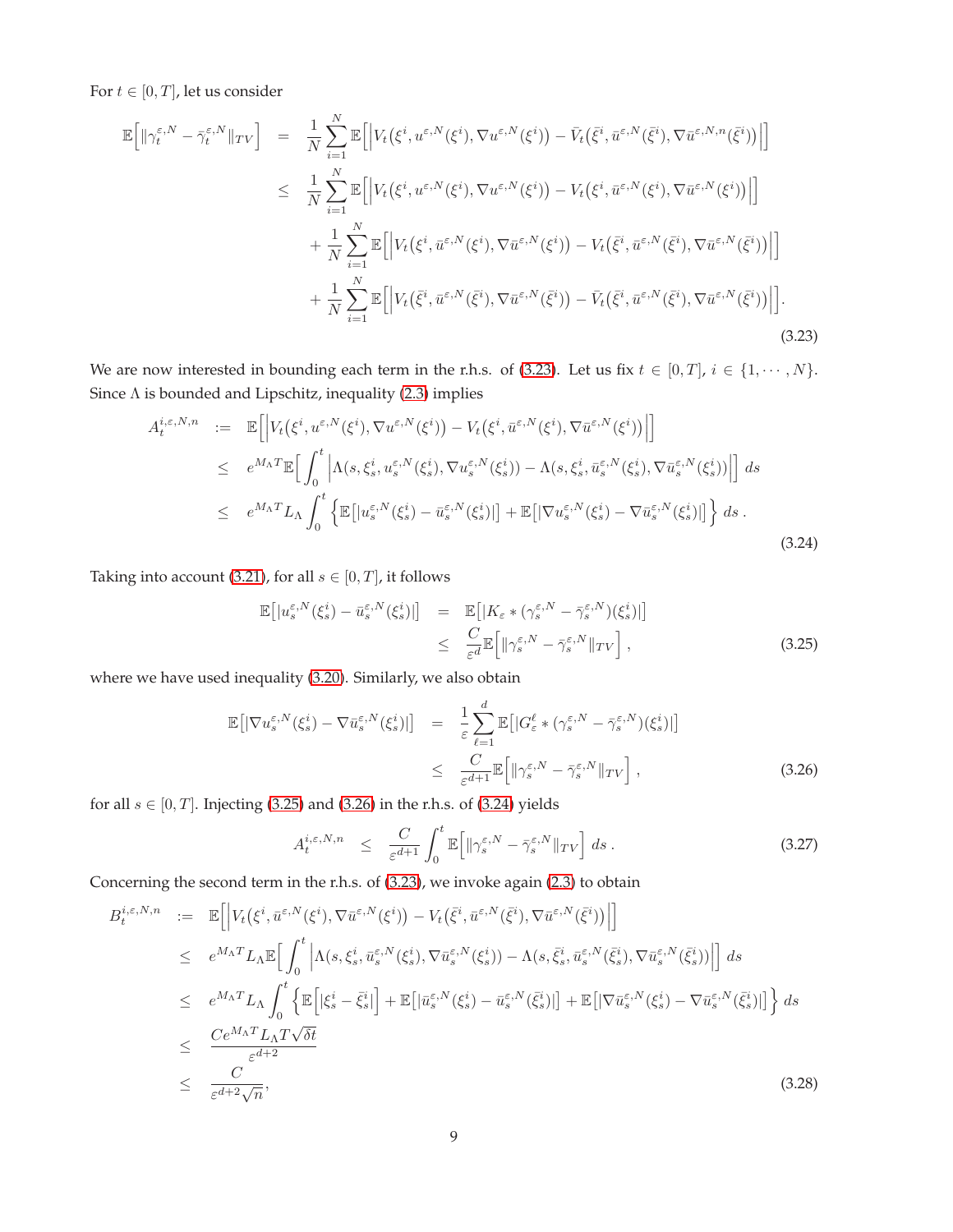where we have used successively classical bounds of the Euler scheme (see e.g. Section 10.2, Chapter 10 in [\[16\]](#page-17-9)) and [\(3.16\)](#page-7-3).

Regarding the third term, similarly as for the above inequality [\(3.28\)](#page-8-4), [\(2.3\)](#page-3-1) yields

<span id="page-9-0"></span>
$$
C_{t}^{i,\varepsilon,N,n} := \mathbb{E}\Big[\Big|V_{t}\big(\bar{\xi}^{i},\bar{u}^{\varepsilon,N}(\bar{\xi}^{i}),\nabla\bar{u}^{\varepsilon,N}(\bar{\xi}^{i})\big) - \bar{V}_{t}\big(\bar{\xi}^{i},\bar{u}^{\varepsilon,N}(\bar{\xi}^{i}),\nabla\bar{u}^{\varepsilon,N}(\bar{\xi}^{i})\big)\Big|\Big] \leq e^{M_{\Lambda}T}L_{\Lambda}\int_{0}^{t}\Big(|s-r(s)|^{\frac{1}{2}} + \mathbb{E}\Big[|\bar{\xi}^{i}_{s} - \bar{\xi}^{i}_{r(s)}|\Big] + \mathbb{E}\Big[|\bar{u}^{\varepsilon,N}_{s}(\bar{\xi}^{i}_{s}) - \bar{u}^{\varepsilon,N}_{r(s)}(\bar{\xi}^{i}_{r(s)})|\Big] + \mathbb{E}\Big[|\nabla\bar{u}^{\varepsilon,N}_{s}(\bar{\xi}^{i}_{s}) - \nabla\bar{u}^{\varepsilon,N}_{r(s)}(\bar{\xi}^{i}_{r(s)})|\Big]\Big)ds , \tag{3.29}
$$

where we have used Hölder property of  $\Lambda$  w.r.t. the time variable. Boundedness of Φ, g with classical Burkholder-Davis-Gundy (BDG) inequality give

<span id="page-9-6"></span>
$$
\mathbb{E}\left[|\bar{\xi}_s^i - \bar{\xi}_{r(s)}^i|\right] \le 2C\sqrt{\delta t} \le \frac{C}{\sqrt{n}}, \quad s \in [0, T]. \tag{3.30}
$$

To bound the third term in the r.h.s. of [\(3.29\)](#page-9-0), we use the following decomposition: for all  $s \in [0, T]$ ,

<span id="page-9-3"></span>
$$
\mathbb{E}\big[\big|\bar{u}_s^{\varepsilon,N}(\bar{\xi}_s^i) - \bar{u}_{r(s)}^{\varepsilon,N}(\bar{\xi}_{r(s)}^i)\big|\big] \leq \mathbb{E}\big[\big|\bar{u}_s^{\varepsilon,N}(\bar{\xi}_s^i) - \bar{u}_s^{\varepsilon,N}(\bar{\xi}_{r(s)}^i)\big|\big] + \mathbb{E}\big[\big|\bar{u}_s^{\varepsilon,N}(\bar{\xi}_{r(s)}^i) - \bar{u}_{r(s)}^{\varepsilon,N}(\bar{\xi}_{r(s)}^i)\big|\big].
$$
 (3.31)

We first observe that the first inequality [\(3.16\)](#page-7-3) gives

<span id="page-9-2"></span>
$$
\mathbb{E}\left[\left|\bar{u}_s^{\varepsilon,N}(\bar{\xi}_s^i) - \bar{u}_s^{\varepsilon,N}(\bar{\xi}_{r(s)}^i)\right|\right] \leq \frac{C}{\varepsilon^{d+1}} \mathbb{E}\left[\left|\bar{\xi}_s^i - \bar{\xi}_{r(s)}^i\right|\right] \leq \frac{C\sqrt{\delta t}}{\varepsilon^{d+1}} \leq \frac{C}{\varepsilon^{d+1}\sqrt{n}},\tag{3.32}
$$

for all  $s \in [0, T]$ . Invoking now the first inequality of [\(3.17\)](#page-7-4) leads to

<span id="page-9-1"></span>
$$
\mathbb{E}\big[\big|\bar{u}_s^{\varepsilon,N}(\bar{\xi}_{r(s)}^i) - \bar{u}_{r(s)}^{\varepsilon,N}(\bar{\xi}_{r(s)}^i)\big|\big] \le \frac{C\sqrt{\delta t}}{\varepsilon^{d+1}} \le \frac{C}{\varepsilon^{d+1}\sqrt{n}}, \quad s \in [0,T].\tag{3.33}
$$

Injecting now [\(3.33\)](#page-9-1) and [\(3.32\)](#page-9-2) in [\(3.31\)](#page-9-3) yield

<span id="page-9-4"></span>
$$
\mathbb{E}\big[\big|\bar{u}_s^{\varepsilon,N}(\bar{\xi}_s^i) - \bar{u}_{r(s)}^{\varepsilon,N}(\bar{\xi}_{r(s)}^i)\big|\big] \le \frac{C}{\varepsilon^{d+1}\sqrt{n}}, \quad s \in [0,T].\tag{3.34}
$$

With very similar arguments as those used to obtain [\(3.34\)](#page-9-4) (i.e. decomposition [\(3.31\)](#page-9-3) and inequalities [\(3.16\)](#page-7-3), [\(3.17\)](#page-7-4)), we obtain for all  $s \in [0, T]$ ,

<span id="page-9-5"></span>
$$
\mathbb{E}\Big[|\nabla \bar{u}_s^{\varepsilon,N}(\bar{\xi}_s^i) - \nabla \bar{u}_{r(s)}^{\varepsilon,N}(\bar{\xi}_{r(s)}^i)|\Big] \le \frac{C\sqrt{\delta t}}{\varepsilon^{d+2}} \le \frac{C}{\varepsilon^{d+2}\sqrt{n}}.
$$
\n(3.35)

Gathering [\(3.35\)](#page-9-5), [\(3.34\)](#page-9-4) and [\(3.30\)](#page-9-6) in [\(3.29\)](#page-9-0) gives

<span id="page-9-7"></span>
$$
C_t^{i,\varepsilon,N,n} \leq \frac{C\sqrt{\delta t}}{\varepsilon^{d+2}} \leq \frac{C}{\varepsilon^{d+2}\sqrt{n}}.
$$
\n(3.36)

Finally, injecting [\(3.36\)](#page-9-7), [\(3.28\)](#page-8-4) and [\(3.27\)](#page-8-5) in [\(3.23\)](#page-8-0), we obtain for all  $t \in [0, T]$ ,

$$
\mathbb{E}\left[\|\gamma_t^{\varepsilon,N} - \bar{\gamma}_t^{\varepsilon,N}\|_{TV}\right] \leq C\Big(\frac{1}{\varepsilon^{d+2}\sqrt{n}} + \frac{1}{\varepsilon^{d+1}}\int_0^t \mathbb{E}\Big[\|\gamma_s^{\varepsilon,N} - \bar{\gamma}_s^{\varepsilon,N}\|_{TV}\Big] ds\Big) . \tag{3.37}
$$

Gronwall's lemma applied to the function  $t\in [0,T]\mapsto \mathbb{E}\Big[\|\gamma^{\varepsilon,N}_t-\bar{\gamma}^{\varepsilon,N}_t\|_{TV}\Big]$  implies

<span id="page-9-8"></span>
$$
\mathbb{E}\left[\|\gamma_t^{\varepsilon,N} - \bar{\gamma}_t^{\varepsilon,N}\|_{TV}\right] \le \frac{C}{\varepsilon^{d+2}\sqrt{n}} e^{\frac{C}{\varepsilon^{d+1}}}, \quad t \in [0,T].
$$
\n(3.38)

The result follows by injecting [\(3.38\)](#page-9-8) in [\(3.22\)](#page-7-5).

 $\Box$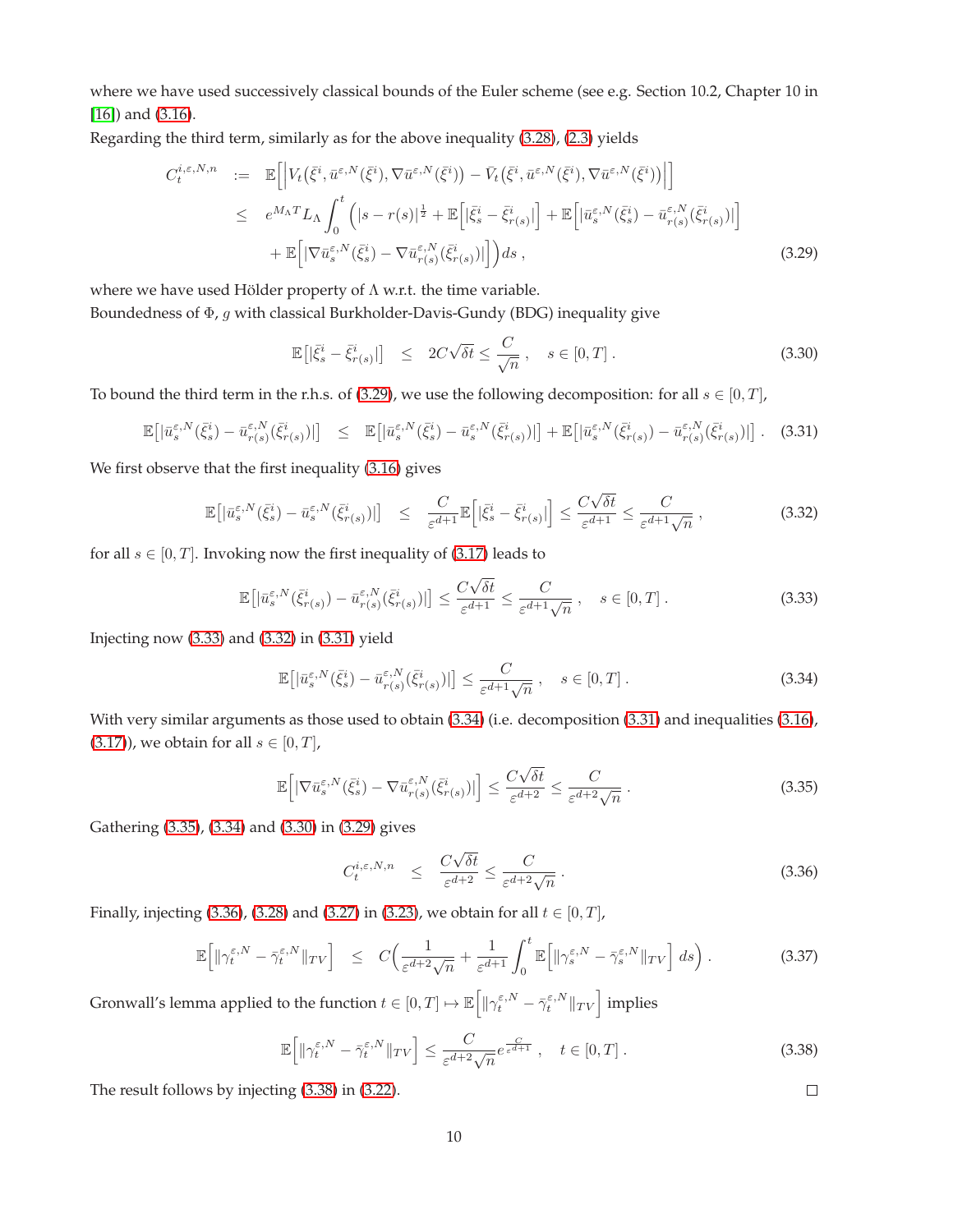The particle algorithm used to simulate the dynamics [\(3.9\)](#page-6-0) consists of the following steps.

**Initialization** for  $k = 0$ .

1. Generate  $(\bar{\xi}_0^i)_{i=1,..,N}$  i.i.d. $\sim u_0(x)dx$ ;

 $i=1$ 

- 2. set  $G_0^i := 1, i = 1, \cdots, N;$
- 3. set  $\bar{u}_{t_0}^{\varepsilon,N}(\cdot) := (K_{\varepsilon} * u_0)(\cdot).$

**Iterations** for  $k = 0, \dots, n - 1$ .

- For  $i=1,\cdots N$ , set  $\bar{\xi}^i_{t_{k+1}}:=\bar{\xi}^i_{t_k}+\Phi(t_k,\bar{\xi}^i_{t_k})\sqrt{\delta t}$   $\epsilon^i_{k+1}+g(t_k,\bar{\xi}^i_{t_k})\delta t$  , where  $(\epsilon^i_k)_{k=1,\cdots N}^{i=1,\cdots,N}$  is a sequence of i.i.d centered and standard Gaussian variables;
- for  $i=1,\cdots N$ , set  $G_{k+1}^i:=G_k^i\times \exp\left(\Lambda(t_k,\bar \xi_{t_k}^i,\bar u_{t_k}^{\varepsilon,N}(\bar \xi_{t_k}^i),\nabla\bar u_{t_k}^{\varepsilon,N}(\bar \xi_{t_k}^i))\delta t\right)\ ;$ • set  $\bar{u}_{t_{k+1}}^{\varepsilon,N}(\cdot) = \frac{1}{N}$  $\sum$ N  $G_{k+1}^i \times K_{\varepsilon}(\cdot - \bar{\xi}_{t_{k+1}}^i).$

**Remark 3.6.** *Observe that each particle evolves independently without any interaction by contrast to the case consid-*ered in [\[18,](#page-17-0) [17\]](#page-17-1). However, since the evaluation of the function  $\bar u^{\varepsilon,N}$  at any point  $(t_k,\bar\xi_{t_k}^i)$  requires to sum up  $N$  terms, the complexity of the algorithm is still of order  $nN^2$ . However, there are several strategies to speed up the evaluation of  $\bar{u}_{t_k}^{\varepsilon,N}(\bar{\xi}_{t_k}^i)$ . By a judicious partition of the space, we can efficiently approximate this evaluation with a complexity of order  $N\log(N)$ . The basic idea is that, only a small part of the particles will really contribute to  $\bar u_{t_k}^{\varepsilon,N}(\bar\xi_{t_k}^i)$ , most of particles being too far away from  $\bar{\xi}^i_{t_k}.$  Dual tree recursions based on k-d tree allow to perform this approximation *efficiently with tight accuracy guarantees, see [\[11\]](#page-16-10).*

### <span id="page-10-0"></span>**4 Numerical simulations**

The aim of this section is to illustrate the performances of our original numerical scheme to approximate the solution of semilinear PDEs [\(1.1\)](#page-0-0), inspect to what extent this approach remains valid out of Assumption [1](#page-3-0) and to provide a perspective of application to stochastic control problems. First we consider the one dimensional Burgers equation and then the production / inventory control problem that we relate to the d-dimensional KPZ equation.

#### **4.1 Burgers equation**

Let  $u_0$  be a probability density on  $\mathbb R$  and set  $U_0 = \int_{-\infty}^{\infty} u_0(y) dy$ . Let us consider the viscid Burgers equation in dimension  $d = 1$ , given by

<span id="page-10-1"></span>
$$
\begin{cases}\n\partial_t u = \frac{\nu^2}{2} \partial_{xx} u - u \partial_x u, & (t, x) \in [0, T] \times \mathbb{R}, \nu > 0 \\
u(0, \cdot) = u_0.\n\end{cases}
$$
\n(4.1)

It is well-known (see e.g. [\[9\]](#page-16-11)) that [\(4.1\)](#page-10-1) admits a unique classical solution if  $u_0 \in L^1(\mathbb{R}^d)$ . Moreover, using the so-called Cole-Hopf transformation, the solution  $u$  admits the semi-explicit formula

<span id="page-10-2"></span>
$$
u(t,x) = \frac{\mathbb{E}[u_0(x + \nu B_t)e^{-\frac{U_0(x + \nu B_t)}{\nu^2}}]}{\mathbb{E}[e^{-\frac{U_0(x + \nu B_t)}{\nu^2}}]}, \quad (t,x) \in [0,T] \times \mathbb{R},
$$
\n(4.2)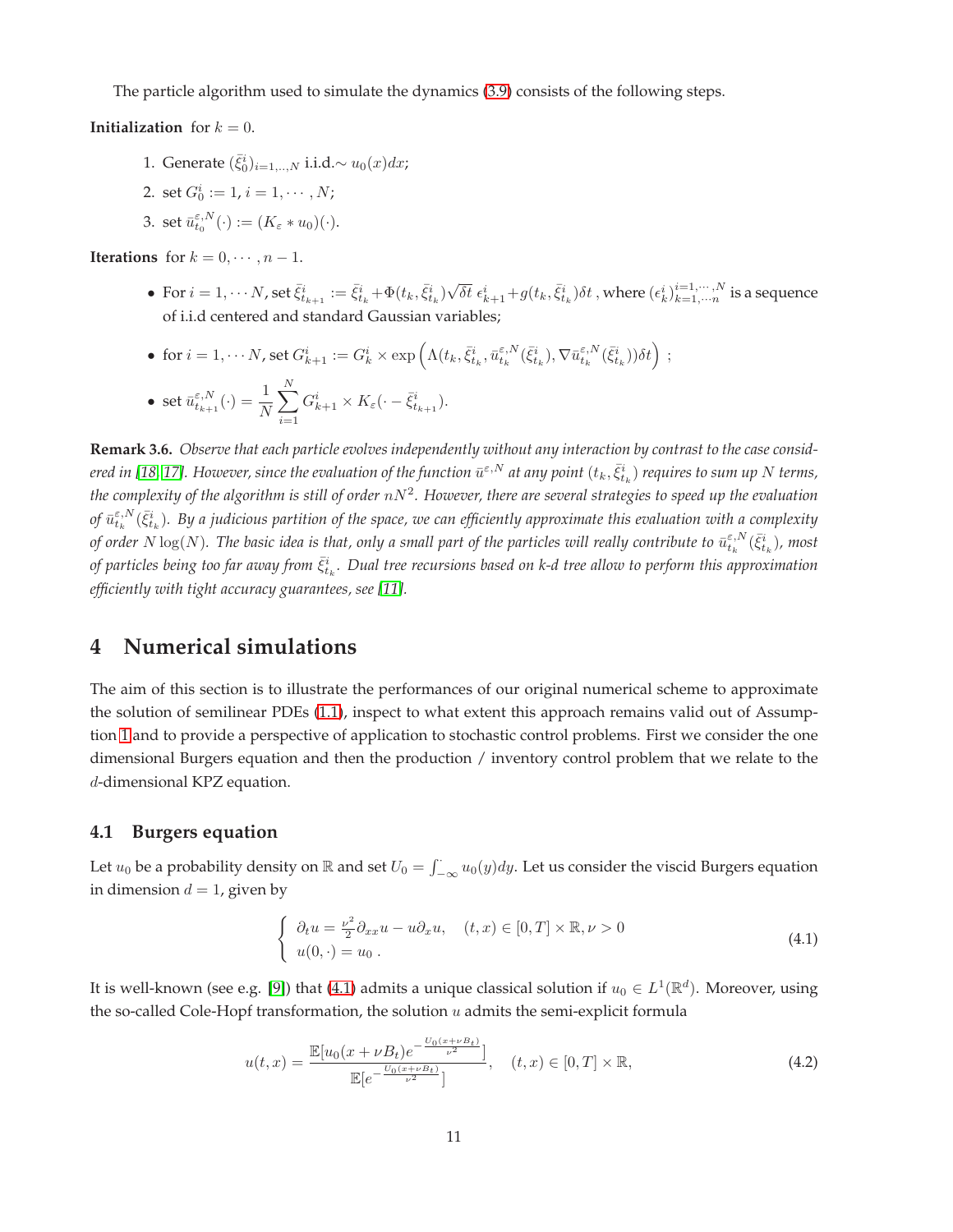where B denotes the real-valued standard Brownian motion. Integrating against test functions in space it is not difficult to show that the classical solution  $u$  is also a weak solution of [\(1.1\)](#page-0-0) with

$$
\Phi = \nu, g \equiv 0, \Lambda(t, x, y, z) = z.
$$

Apparently our Assumption [1](#page-3-0) is not fulfilled, at least for what concerns  $\Lambda$ . However choosing  $u_0$  being a bounded probability density, it is not difficult to show that there exists  $M > 0$  such that u is a solution of the subsidiary equation of type [\(1.1\)](#page-0-0) with  $\Phi \equiv \nu$ ,  $\Lambda(t, x, y, z) := \Lambda_M(z)$  where  $\Lambda_M : \mathbb{R} \to \mathbb{R}$  is a smooth bounded function such that  $\Lambda_M(z) = z$  if  $|z| \leq M$  and  $\Lambda_M(z) = 0$  if  $|z| > M + 1$  $|z| > M + 1$ . In this case Assumption 1 is fulfilled for the subsidiary equation.

In our numerical tests, we have implemented the time discretized particle scheme [\(3.9\)](#page-6-0) with the following values of parameters  $\Phi(t, x) := \nu$ ,  $g(t, x) := 0$ ,  $\Lambda(t, x, y, z) := z$ , in order to approximate the solution of [\(4.1\)](#page-10-1).

#### **4.2 The production/inventory control problem and KPZ (deterministic) equation**

Let us introduce a multivariate extension of the Production/Inventory planning studied in [\[3\]](#page-16-12). Consider a factory producing several goods indexed by  $i = 1, \dots, d$ . For each good  $i$  and any time  $t \in [0, T]$ , let  $(X_t^i)$ denote the inventory level;  $(D_t^i)$  the random demand rate and  $(p_t^i)$  the production rate at time t. Let us denote  $X_t := (X_t^i)_{i=1,\dots,d}$ ,  $p_t := (p_t^i)_{i=1,\dots,d}$  and  $D_t := (D_t^i)_{i=1,\dots,d}$ . The *d*-dimensional inventory process  $X$  is modelled as the controlled diffusion

<span id="page-11-1"></span>
$$
\begin{cases}\n dX_t^{0,x,p} = p_t dt - dD_t, \quad \text{with} \quad dD_t = \bar{d}_t dt + diag(\sigma) dW_t \\
 X_0^{0,x,p} = x,\n\end{cases} \tag{4.3}
$$

where W is a d-dimensional Brownian motion,  $\bar{d}_t \in \mathbb{R}^d$  is the (deterministic) average demand rate and  $\sigma = (\sigma_1, \dots, \sigma_d)$  with  $\sigma_i$  being the volatility of the demand rate  $D^i$ . The aim is to minimize over nonanticipative production rates  $(p_t)$ , the following expected cost:

$$
\mathbb{E}\left[g(X_T) + \int_0^T \left[\sum_{i=1}^d c^i (p_s^i - \bar{p}_s^i)^2 + h(X_s)\right] ds\right],
$$
\n(4.4)

where  $(c^i)_i$  and  $(\bar{p}^i)_i$  are parameters for the quadratic production cost and  $h, g: x \in \mathbb{R}^d \mapsto h(x), g(x) \in \mathbb{R}$ are nonlinear functions respectively representing the inventory holding cost and the inventory terminal cost. The value function is

<span id="page-11-2"></span>
$$
v(t,x) := \sup_{p} \mathbb{E}\left[g(X_T^{t,x}) + \int_t^T \left[\sum_{i=1}^d c^i (p_s^i - \bar{p}_s^i)^2 + h(X_s^{t,x})\right] ds\right].
$$
 (4.5)

 $v$  is solution of the Hamilton-Jacobi-Bellman equation

<span id="page-11-0"></span>
$$
\begin{cases} \partial_t v + \sum_{i=1}^d \frac{1}{4c_i} (\partial_{x_i} v)^2 + \sum_{i=1}^d (\bar{p}_t^i - \bar{d}_t^i) \partial_{x_i} v + \frac{1}{2} \sum_{i=1}^d \sigma_i^2 \partial_{x_i x_i}^2 v - h = 0\\ v(T, x) = g(x), \end{cases}
$$
(4.6)

provided [\(4.6\)](#page-11-0) has a solution with some minimal regularity, according to the usual verification theorems in stochastic optimal control. When g and h are quadratic functions, this retrieves a linear quadratic Gaussian control problem for which an explicit solution is available, see [\[3\]](#page-16-12). Otherwise no explicit solution exists and so we have to rely on numerical methods for non-linear PDEs.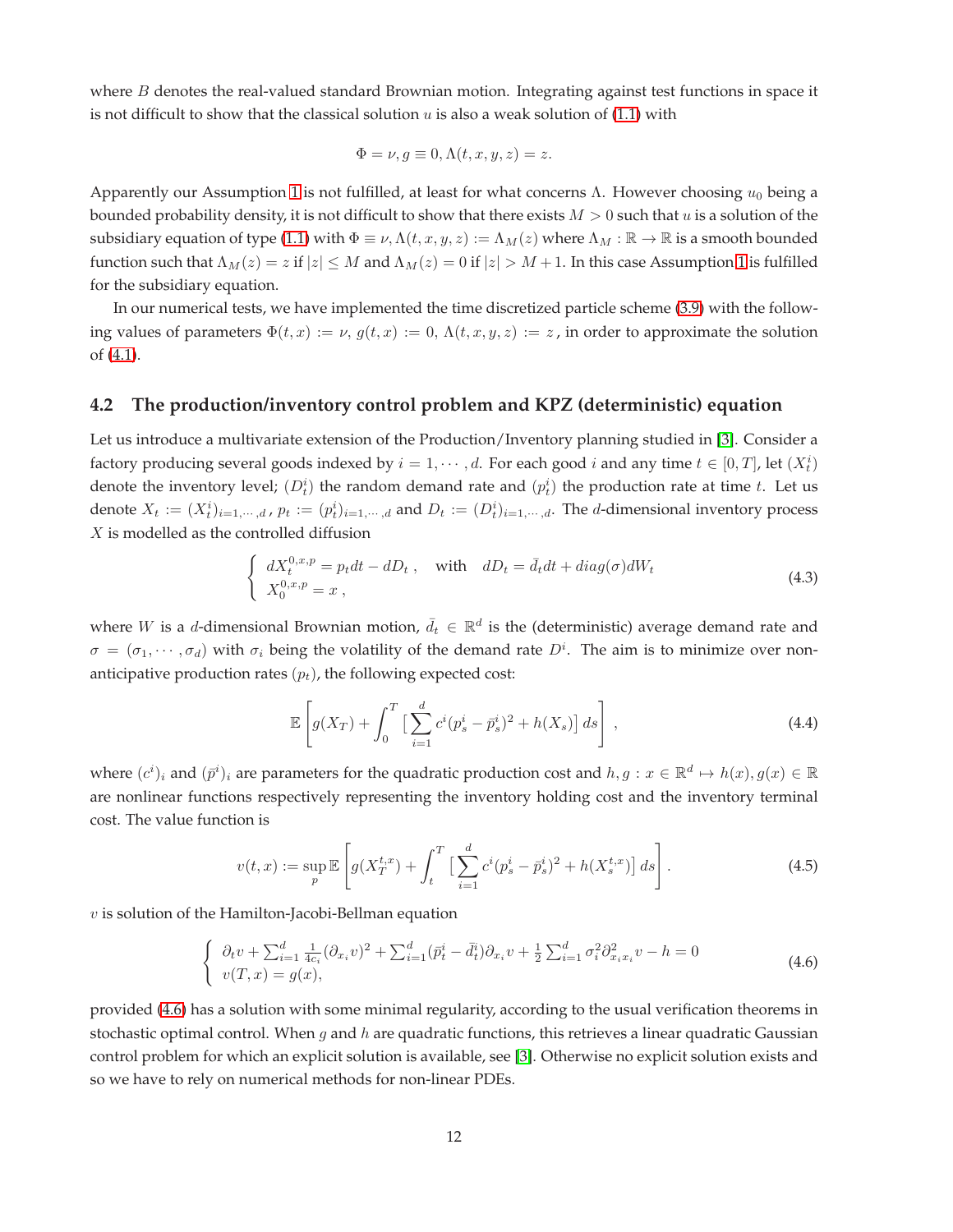Consider the specific case where  $\bar{p} = \bar{d}$ ,  $c^i = \frac{1}{2}$  and  $\sigma_i = \nu > 0$  for any  $i = 1, \dots, d$  and  $h = 0$ . By a simple transformation involving a change of time  $(u(t, x) := \frac{1}{2}v(T - t, x))$ , we remark that equation [\(4.6\)](#page-11-0) reduces to the KPZ equation

<span id="page-12-0"></span>
$$
\begin{cases} \n\partial_t u = \frac{\nu^2}{2} \Delta u + |\nabla u|^2, & \text{for any } (t, x) \in [0, T] \times \mathbb{R}^d, \\ \n u(0, dx) = u_0(x) dx, \n\end{cases} \tag{4.7}
$$

where  $\Delta$  denotes as usual the Laplace operator and we recall that  $|\cdot|$  denotes the Euclidean norm on  $\mathbb{R}^d$ .

Using again the Cole-Hopf transformation, [\[9\]](#page-16-11) have shown that there is a solution  $u$  admitting the semiexplicit formula

<span id="page-12-2"></span>
$$
u(t,x) = \log \left( \mathbb{E} \left[ e^{u_0(x + \sigma B_t)} \right] \right), \tag{4.8}
$$

where B denotes a  $\mathbb{R}^d$ -valued standard Brownian motion. In our numerical tests, [\(4.7\)](#page-12-0) constitutes a benchmark for the stochastic control problem [\(4.3\)](#page-11-1)-[\(4.5\)](#page-11-2).

We suppose here that the initial condition  $u_0$  is chosen strictly positive which ensures  $u(t, x) \neq 0$  for all  $(t, x) \in [0, T] \times \mathbb{R}^d$ . Indeed we have  $e^{u(t,x)} = \mathbb{E}\left[e^{u_0(x+\sigma B_t)}\right] \ge 1 + \mathbb{E}[u_0(x+\sigma B_t)] > 1$  for all  $(t, x) \in$  $[0,T] \times \mathbb{R}^d$ . We remark that a strictly positive function u is solution of [\(4.7\)](#page-12-0) if and only if it is a solution of equation

<span id="page-12-1"></span>
$$
\begin{cases}\n\partial_t u = \frac{\nu^2}{2} \Delta u + u \Lambda(t, x, u, \nabla u), & (t, x) \in [0, T] \times \mathbb{R}^d, \\
\Lambda(t, x, y, z) := \frac{|z|^2}{y}, & \text{for any } (t, x, y, z) \in [0, T] \times \mathbb{R}^d \times ]0, +\infty[\times \mathbb{R}^d,\n\end{cases} \tag{4.9}
$$

Notice that Λ here is clearly not Lipschitz and then it does not satisfy Assumption [1.](#page-3-0) However, in our numerical tests, we have implemented the time discretized particle scheme [\(3.9\)](#page-6-0) with the choice of parameters  $\Phi(t, x) := \nu, g(t, x) := 0$  and  $\Lambda(t, x, y, z) := \frac{|z|^2}{y}$  $\frac{z_{\parallel}}{y}$ , to approximate the solution of [\(4.9\)](#page-12-1).

#### **4.3 Details of the implementation**

In our figures, we have reported an approximation of the  $L^1$ -mean error committed by our numerical scheme  $(3.9)$  at the terminal time T. This error is approximated by Monte Carlo simulations as

<span id="page-12-3"></span>
$$
\mathbb{E}[\|\bar{u}_T^{\varepsilon,N,n} - u_T\|_1] \approx \frac{1}{MQ} \sum_{i=1}^M \sum_{j=1}^Q |\bar{u}_T^{\varepsilon,N,n,i}(X^j) - \hat{u}_T(X^j)| u_0^{-1}(X^j) , \quad \text{where,} \quad (4.10)
$$

- $(\bar{u}_T^{\varepsilon,N,n,i})_{i=1,\cdots,M=100}$  are i.i.d. estimates based on  $M$  i.i.d. particle systems;
- $\bullet$   $(X^{j})_{j=1,\cdots,Q=1000}$  are i.i.d  $\mathbb{R}^{d}$ -valued random variables (independent of the particles defining  $(\bar{u}_{T}^{\varepsilon,N,n,i})_{i=1,\cdots,M=100})$ , with common density  $u_0$ ;
- $\hat{u}_T$  denotes a Monte Carlo estimation of the exact solution,  $u_T$ , with 10000 simulations approximating the expectation formulas [\(4.2\)](#page-10-2) for the Burgers equation and [\(4.8\)](#page-12-2) for the KPZ equation.

The parameters of the problem in both cases (Burgers and KPZ) are  $T = 0.1$ ,  $\nu = 0.1$  and the initial distribution  $u_0$  is the centered and standard Gaussian distribution  $\mathcal{N}(0, I_d)$ .

Concerning the parameters of our numerical scheme,  $n = 10$  time steps and  $K = \phi^d$  with  $\phi^d$  being the standard and centered Gaussian density on  $\R^d$ . To illustrate the trade-off condition (see [\(3.8\)](#page-5-4)) between  $N$  and  $\varepsilon$ , several values have been considered for the number of particles  $N = 1000$ , 3162, 10000, 31623, 50000 and for the regularization parameter  $\varepsilon = 0.1, 0.2, 0.3, 0.4, 0.5, 0.6$ .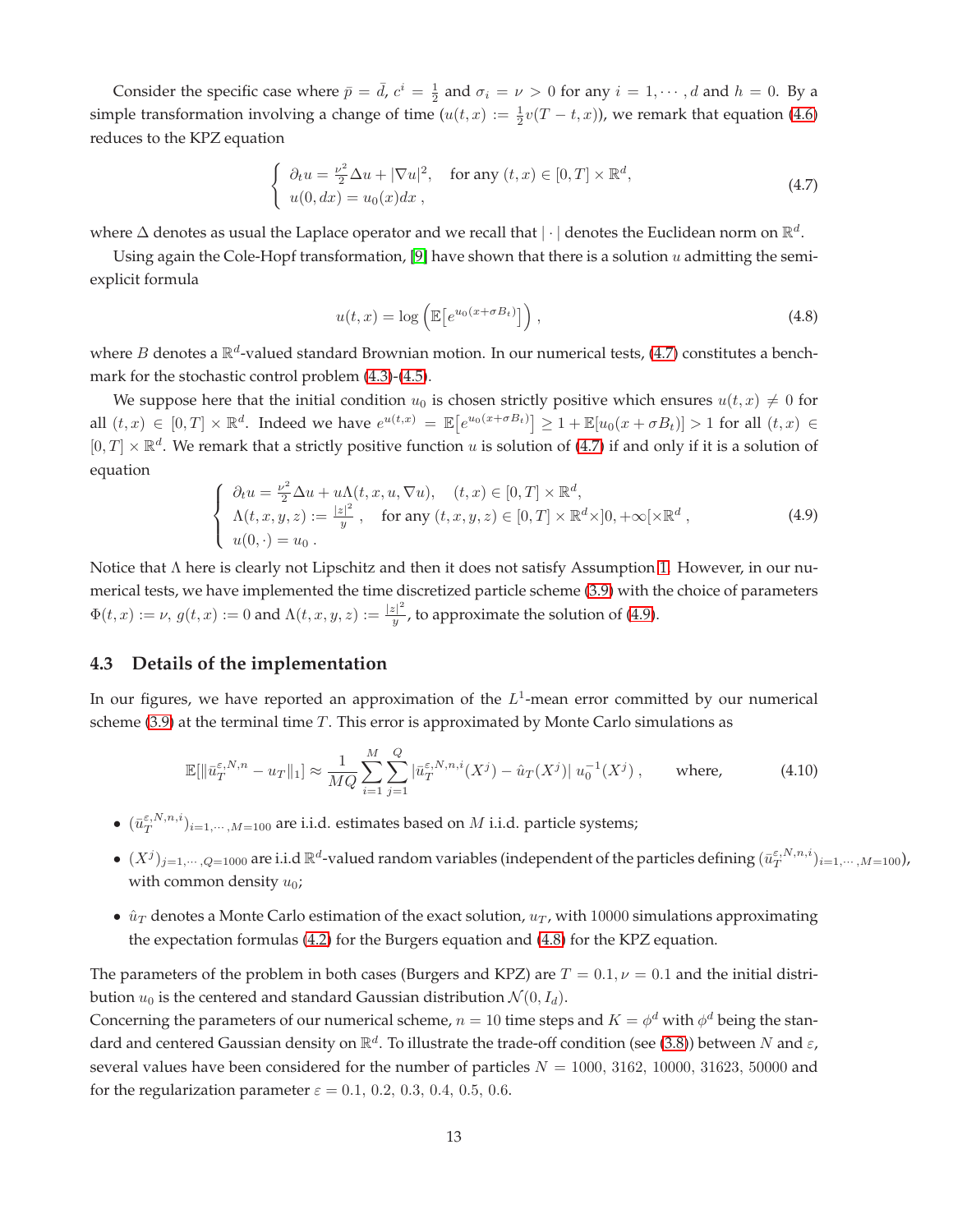#### **4.4 Simulations results**

We have reported the estimated  $L^1$  error (according to [\(4.10\)](#page-12-3)) committed by our approximation scheme [\(3.9\)](#page-6-0) on Figure [1,](#page-13-0) for the Burgers equation [\(4.1\)](#page-10-1) and on Figure [2,](#page-14-0) for the KPZ equation [\(4.7\)](#page-12-0). The objective consists in illustrating the tradeoff stated in [\(3.13\)](#page-6-5) and to evaluate the convergence rate of the error. In both cases, one can observe on the left graphs that the error decreases with the number of particles, at a rate  $N^{-1/2}$ . However, when the regularization parameter  $\varepsilon$  is big, the largest part of the error is due to  $\varepsilon$  so that the impact of increasing  $N$  is rapidly negligible.

On the right-hand side graphs, for fixed N, we observe that the error diverges when  $\varepsilon$  goes to zero. As already postulated in Remark [3.2,](#page-5-5) the convergence of the error to zero when  $\varepsilon$  goes to zero, holds only letting N goes to infinity according to some relation  $N \mapsto \varepsilon(N)$ . The graphs provide empirically the optimal rate  $N \mapsto \varepsilon_{opt}(N)$ , which corresponds to the value of  $\varepsilon$  related to the minimum of the curve indexed by N.

We have reported on Figure [3](#page-14-1) estimations of these optimal points  $(N, \varepsilon_{opt}(N))$  in a logarithmic scale, for  $N = 1000, 3162, 10000, 31623, 50000$  and drawn a linear interpolation on those points. The related slopes are −0.21 (resp. −0.12) for the one dimensional Burgers (resp. the five dimensional KPZ) example. These optimal bandwidths seem to behave accordingly to classical kernel density estimation rules, which are of the type  $\varepsilon_{opt} \propto \frac{1}{N^{1/(d+4)}}$ . Indeed  $-0.21 \approx -1/(d+4) = -1/5$  for the one dimensional Burgers example and  $-0.12 \approx -1/(d+4) = -1/9$  for the five dimensional KPZ example. This suggests as already announced in Remark [3.2](#page-5-5) that the tradeoff condition [\(3.8\)](#page-5-4) is far too rough and that the algorithm behaves better in practice.

<span id="page-13-0"></span>

Figure 1:  $L^1$  error as a function of the number of particles, N, (on the left graph) and the mollifier window width,  $\epsilon$ , (on the right graph), for the Burgers equation [\(4.1\)](#page-10-1), dimension  $d = 1$ .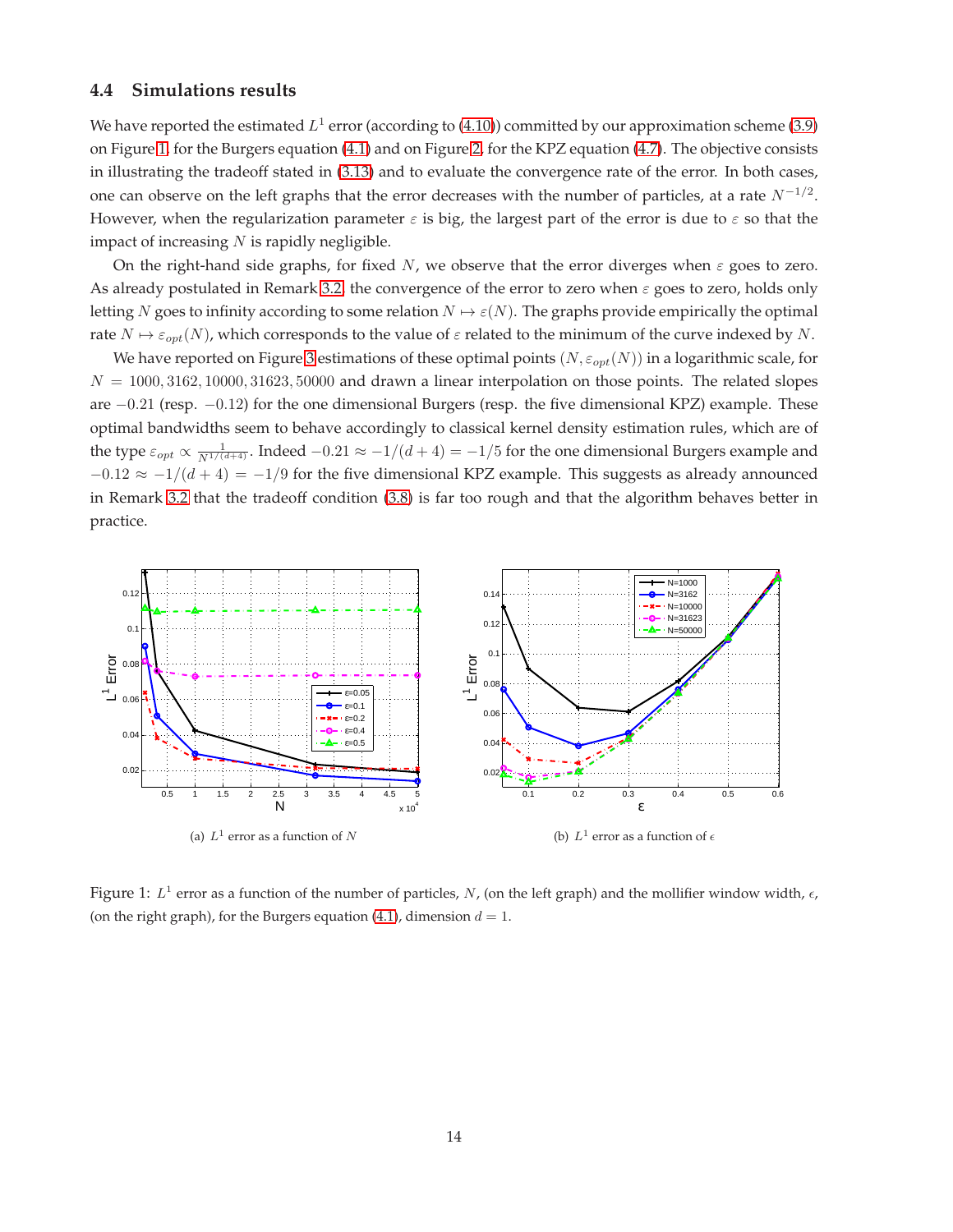<span id="page-14-0"></span>

<span id="page-14-1"></span>Figure 2:  $L^1$  error as a function of the number of particles, N, (on the left graph) and the mollifier window width,  $\epsilon$ , (on the right graph), for the KPZ equation [\(4.7\)](#page-12-0), dimension  $d = 5$ .



Figure 3: Optimal bandwidth,  $\varepsilon_{opt}$ , as a function of the number of particles, for Burgers equation with  $d = 1$  (left graph) and for the KPZ equation [\(4.7\)](#page-12-0) with  $d = 5$  (right graph).

# **5 Appendix**

*Proof of Lemma* [3.5.](#page-7-6) Let us fix  $\varepsilon > 0, N \in \mathbb{N}^*$ ,  $t \in [0, T]$ . We first recall that for almost all  $x \in \mathbb{R}^d$ ,

<span id="page-14-2"></span>
$$
\bar{u}_{t}^{\varepsilon,N}(x) = \frac{1}{N} \sum_{i=1}^{N} K_{\varepsilon}(x - \bar{\xi}_{t}^{i}) \bar{V}_{t}(\bar{\xi}^{i}, \bar{u}^{\varepsilon,N}(\bar{\xi}^{i}), \nabla \bar{u}^{\varepsilon,N}(\bar{\xi}^{i})), \tag{5.1}
$$

for which  $\bar{V}_t$  is given by [\(3.10\)](#page-6-7). Let us fix  $i \in \{1, \cdots, N\}$ .

• *Proof of* [\(3.16\)](#page-7-3)*.* We only give details for the proof of the first inequality since the second one can be established through similar arguments.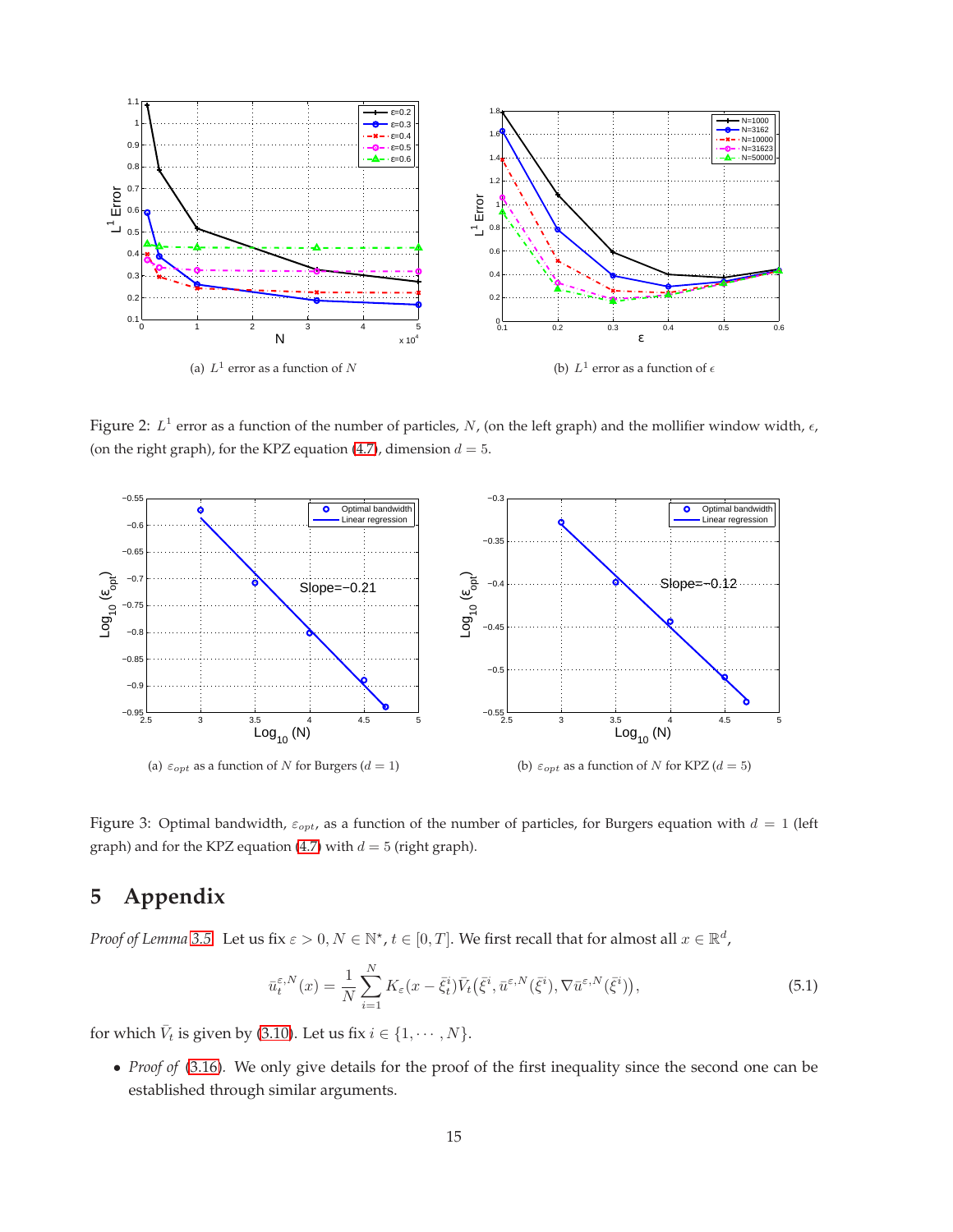From the second line equation of [\(5.1\)](#page-14-2), we have

$$
\begin{split} |\bar{u}_{r(t)}^{\varepsilon,N}(x) - \bar{u}_{r(t)}^{\varepsilon,N}(y)| &\leq \frac{1}{N} \sum_{i=1}^{N} \left| K_{\varepsilon}(x - \bar{\xi}_{r(t)}^{i}) - K_{\varepsilon}(y - \bar{\xi}_{r(t)}^{i}) \right| \bar{V}_{r(t)}(\bar{\xi}^{i}, \bar{u}^{\varepsilon,N}(\bar{\xi}^{i}), \nabla \bar{u}^{\varepsilon,N}(\bar{\xi}^{i})) \\ &\leq \frac{e^{M_{\Lambda}T}}{N \varepsilon^{d+1}} \sum_{i=1}^{N} L_{K} |x - y| \\ &\leq \frac{e^{M_{\Lambda}T} L_{K}}{\varepsilon^{d+1}} |x - y| \,, \end{split} \tag{5.2}
$$

where for the second step above, we have used the fact that  $K$  is in particular Lipschitz. The same arguments lead also to

$$
|\nabla \bar{u}_{r(t)}^{\varepsilon,N}(x) - \nabla \bar{u}_{r(t)}^{\varepsilon,N}(y)| \leq \frac{e^{M_{\Lambda}T} L_{\nabla K}}{\varepsilon^{d+2}} |x - y| , \qquad (5.3)
$$

which ends the proof of [\(3.16\)](#page-7-3).

• *Proof of* [\(3.17\)](#page-7-4)*.* From

<span id="page-15-1"></span>
$$
\bar{u}_{t}^{\varepsilon,N}(x) = \frac{1}{N} \sum_{i=1}^{N} K_{\varepsilon}(x - \bar{\xi}_{t}^{i}) \bar{V}_{t}(\bar{\xi}^{i}, \bar{u}^{\varepsilon,N}(\bar{\xi}^{i}), \nabla \bar{u}^{\varepsilon,N}(\bar{\xi}^{i})) , \quad x \in \mathbb{R}^{d}, \tag{5.4}
$$

we deduce, for almost all  $x \in \mathbb{R}^d$ ,

$$
\begin{split} |\bar{u}_{t}^{\varepsilon,N}(x) - \bar{u}_{r(t)}^{\varepsilon,N}(x)| &\leq \frac{e^{M_{\Lambda}T}}{N} \sum_{i=1}^{N} \left| K_{\varepsilon}(x - \bar{\xi}_{t}^{i}) - K_{\varepsilon}(x - \bar{\xi}_{r(t)}^{i}) \right| \\ &+ \frac{\|K\|_{\infty}}{N \varepsilon^{d}} \sum_{i=1}^{N} \left| \bar{V}_{t}(\bar{\xi}^{i}, \bar{u}^{\varepsilon,N}(\bar{\xi}^{i}), \nabla \bar{u}^{\varepsilon,N}(\bar{\xi}^{i})) - \bar{V}_{r(t)}(\bar{\xi}^{i}, \bar{u}^{\varepsilon,N}(\bar{\xi}^{i}), \nabla \bar{u}^{\varepsilon,N}(\bar{\xi}^{i})) \right|. \end{split} \tag{5.5}
$$

Since K is Lipschitz with related constant  $L_K = ||\nabla K||_{\infty}$ , for almost all  $x \in \mathbb{R}^d$ , we obtain

<span id="page-15-0"></span>
$$
\begin{split} |\bar{u}_{t}^{\varepsilon,N}(x) - \bar{u}_{r(t)}^{\varepsilon,N}(x)| &\leq \frac{L_{K}e^{M_{\Lambda}T}}{N\varepsilon^{d+1}} \sum_{i=1}^{N} |\bar{\xi}_{t}^{i} - \bar{\xi}_{r(t)}^{i}| \\ &+ \frac{L_{\Lambda}e^{M_{\Lambda}T} \|K\|_{\infty}}{N\varepsilon^{d}} \sum_{i=1}^{N} \int_{r(t)}^{t} \Lambda(r(s), \bar{\xi}_{r(s)}^{i}, \bar{u}_{r(s)}^{\varepsilon,N}(\bar{\xi}_{r(s)}^{i}), \nabla \bar{u}_{r(s)}^{\varepsilon,N}(\bar{\xi}_{r(s)}^{i})) ds \;, \end{split} \tag{5.6}
$$

where the second term in [\(5.6\)](#page-15-0) comes from inequality [\(2.3\)](#page-3-1). Since  $\Lambda$  is bounded, by taking the supremum w.r.t.  $x$  and the expectation in both sides of inequality above we have

$$
\mathbb{E}\left[\|\bar{u}_{t}^{\varepsilon,N} - \bar{u}_{r(t)}^{\varepsilon,N}\|_{\infty}\right] \leq \frac{L_{K}e^{M_{\Lambda}T}}{N\varepsilon^{d+1}} \sum_{i=1}^{N} \mathbb{E}\left[|\bar{\xi}_{t}^{i} - \bar{\xi}_{r(t)}^{i}|\right] + \frac{L_{\Lambda}e^{M_{\Lambda}T} \|K\|_{\infty}}{\varepsilon^{d}} M_{\Lambda} \delta t \leq \frac{C\sqrt{\delta t}}{\varepsilon^{d+1}},
$$
\n(5.7)

where we have used the fact that  $\mathbb{E}\left[|\bar{\xi}_s^i - \bar{\xi}_{r(s)}^i|^2\right] \leq C \delta t$ , since  $\Phi, g$  are bounded. The bound of  $\mathbb{E}\Big[\|\nabla\bar{u}_{t}^{\varepsilon,N}\!-\!\nabla\bar{u}_{r(t)}^{\varepsilon,N}\|$  $\left\lceil \frac{\varepsilon,N}{r(t)} \right\rceil \otimes \left\lceil \frac{\varepsilon,N}{r(t)} \right\rceil$  is obtained by proceeding exactly in with the same way as above, starting with

$$
\frac{\partial \bar{u}_{t}^{\varepsilon,N}}{\partial x_{\ell}}(\cdot) = \frac{1}{N\varepsilon} \sum_{i=1}^{N} \frac{\partial K_{\varepsilon}}{\partial x_{\ell}} (\cdot - \bar{\xi}_{t}^{i}) \bar{V}_{t}(\bar{\xi}^{i}, \bar{u}^{\varepsilon,N}(\bar{\xi}^{i}), \nabla \bar{u}^{\varepsilon,N}(\bar{\xi}^{i})) , l = 1, \cdots, d , \qquad (5.8)
$$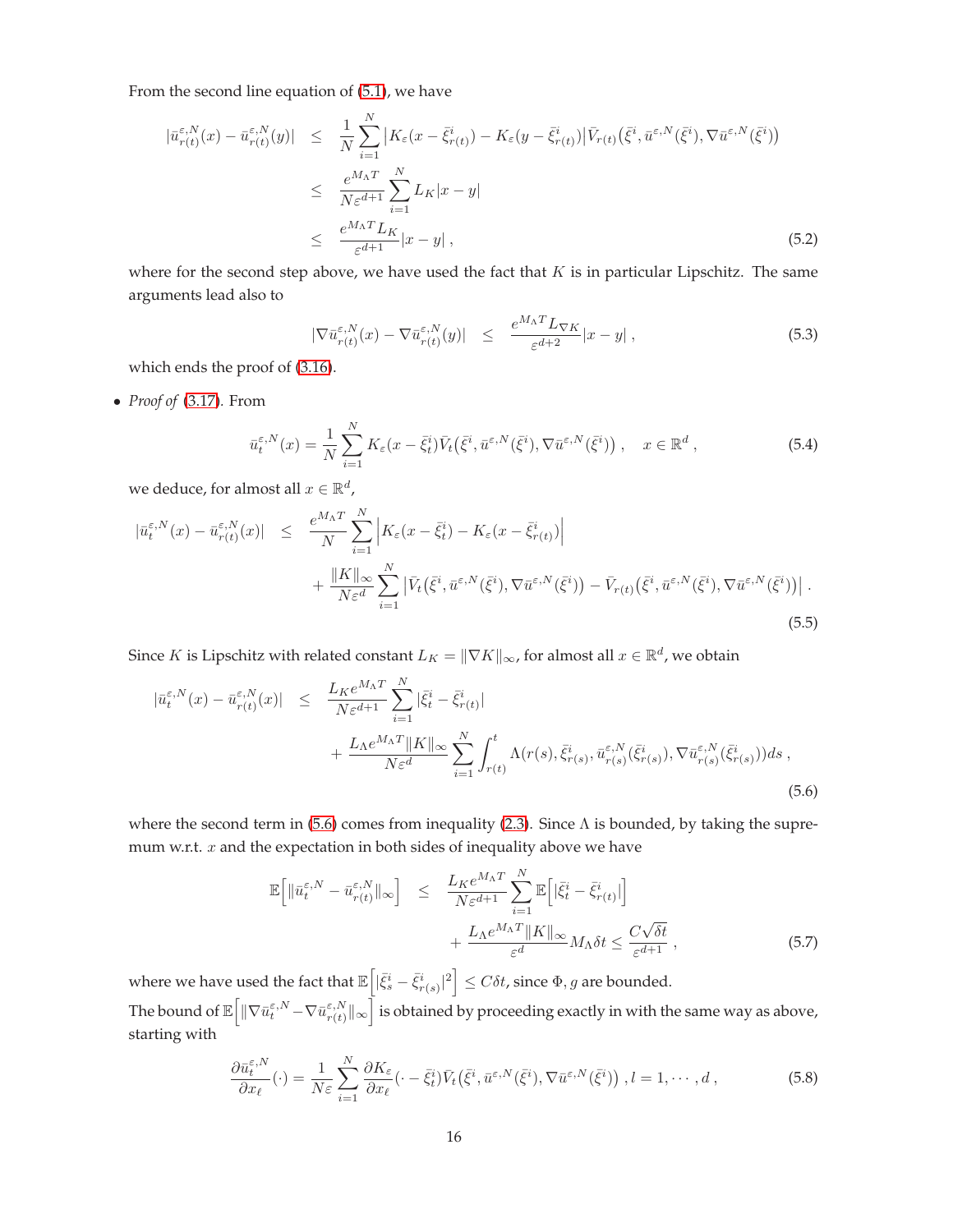instead of [\(5.4\)](#page-15-1), where  $x_\ell$  denotes the  $\ell$ -th coordinate of  $x \in \mathbb{R}^d$ . It follows then

$$
\mathbb{E}\left[\|\nabla \bar{u}_t^{\varepsilon,N} - \bar{\nabla} u_{r(t)}^{\varepsilon,N}\|_{\infty}\right] \leq \frac{C\sqrt{\delta t}}{\varepsilon^{d+2}}.
$$
\n(5.9)

 $\Box$ 

# <span id="page-16-7"></span>**References**

- <span id="page-16-8"></span>[1] N. Belaribi, F. Cuvelier, and F. Russo. A probabilistic algorithm approximating solutions of a singular PDE of porous media type. *Monte Carlo Methods and Applications*, 17(4):317–369, 2011.
- <span id="page-16-12"></span>[2] N. Belaribi, F. Cuvelier, and F. Russo. Probabilistic and deterministic algorithms for space multidimensional irregular porous media equation. *SPDEs: Analysis and Computations*, 1(1):3–62, 2013.
- <span id="page-16-9"></span>[3] A. Bensoussan, S.P. Sethi, R. Vickson, and N. Derzko. Stochastic production planning with production constraints. *SIAM Journal on Control and Optimization*, 22(6):920–935, 1984.
- [4] D. P. Bertsekas and S. E. Shreve. *Stochastic optimal control*, volume 139 of *Mathematics in Science and Engineering*. Academic Press, Inc. [Harcourt Brace Jovanovich, Publishers], New York-London, 1978. The discrete time case.
- <span id="page-16-6"></span><span id="page-16-5"></span>[5] M. Bossy, L. Fezoui, and S. Piperno. Comparison of a stochastic particle method and a finite volume deterministic method applied to Burgers equation. *Monte Carlo Methods Appl.*, 3(2):113–140, 1997.
- <span id="page-16-0"></span>[6] M. Bossy and D. Talay. Convergence rate for the approximation of the limit law of weakly interacting particles: application to the Burgers equation. *Ann. Appl. Probab.*, 6(3):818–861, 1996.
- <span id="page-16-2"></span>[7] B. Bouchard and N. Touzi. Discrete-time approximation and Monte Carlo simulation of backward stochastic differential equations. *Stochastic Process. Appl.*, 111:175–206, 2004.
- <span id="page-16-11"></span>[8] P. Cheridito, H. M. Soner, N. Touzi, and N. Victoir. Second-order backward stochastic differential equations and fully nonlinear parabolic PDEs. *Comm. Pure Appl. Math.*, 60(7):1081–1110, 2007.
- <span id="page-16-1"></span>[9] F. Delarue and S. Menozzi. An interpolated stochastic algorithm for quasi-linear PDEs. *Math. Comp.*, 77(261):125–158 (electronic), 2008.
- <span id="page-16-10"></span>[10] E. Gobet, J-P. Lemor, and X. Warin. A regression-based Monte Carlo method to solve backward stochastic differential equations. *Ann. Appl. Probab.*, 15(3):2172–2202, 2005.
- <span id="page-16-3"></span>[11] A. G. Gray and A. W. Moore. Nonparametric density estimation: Toward computational tractability. In *Proceedings of the 2003 SIAM International Conference on Data Mining*, pages 203–211. SIAM, 2003.
- <span id="page-16-4"></span>[12] P. Henry-Labordère. Counterparty risk valuation: A marked branching diffusion approach. *Available at SSRN: http://ssrn.com/abstract=1995503 or http://dx.doi.org/10.2139/ssrn.1995503*, 2012.
- [13] P. Henry-Labordère, N. Oudjane, X. Tan, N. Touzi, and X. Warin. Branching diffusion representation of semilinear pdes and Monte Carlo approximations. *Available at http://arxiv.org/pdf/1603.01727v1.pdf*, 2016.